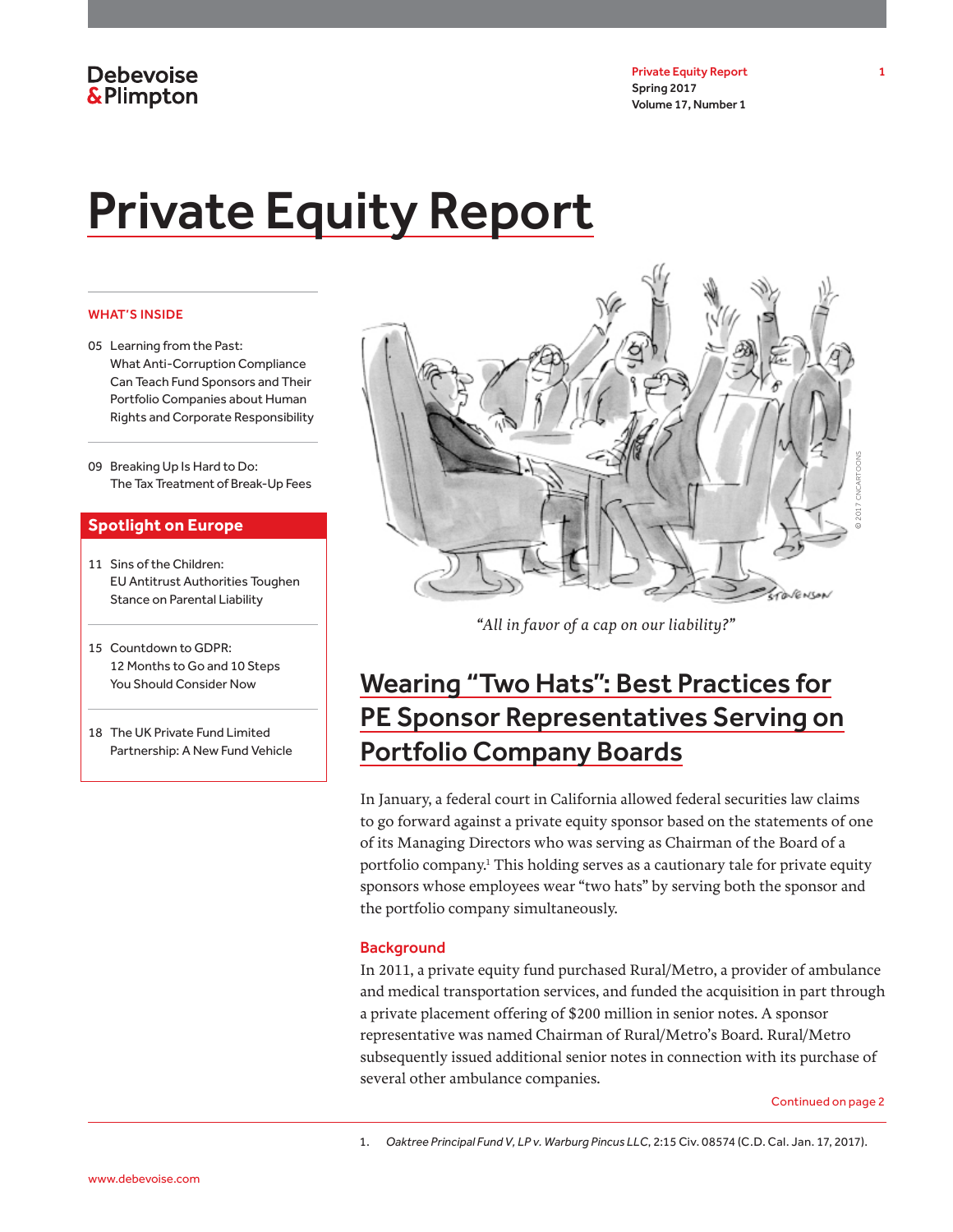Wearing "Two Hats": Best Practices for PE Sponsor Representatives Serving on Portfolio Company Boards Continued from page 1

Plaintiffs, a group of funds collectively holding 92% of the outstanding senior notes, alleged that in early 2012, Rural/Metro executives learned of problems with the company's revenue-recognition system, which potentially meant that the company's revenues and EBITDA were overstated. Plaintiffs further alleged that on a series of quarterly note holder calls in late 2012 and early 2013, Rural/Metro's CEO, the sponsor representative and a representative of a business advisory firm (which was brought in to resolve the portfolio company's accounting issues) made

a complaint against the sponsor, the business advisory firm and the sponsor representative, claiming damages for purchasing the senior notes based on the representations and omissions of the defendants at prices far in excess of what they were worth. The complaint alleged that the sponsor violated federal securities law when its representative and the portfolio company's CEO made false statements to the note holders, both as a "maker" of the statements by the sponsor representative and as the "control person" responsible for statements of the CEO and sponsor representative.

"The complaint alleged that the sponsor violated federal securities law when its representative and the portfolio company's CEO made false statements to the note holders, both as a 'maker' of the statements by the sponsor representative and as the 'control person' responsible for statements of the CEO and sponsor representative."

false representations about the financial health of the company, downplayed the significance of a series of write-downs related to the revenue-recognition issue despite real uncertainty as to the extent of the problems, and fudged the company's EBITDA to suggest financial health when in fact the company may have been in significant distress.

The sponsor representative eventually fired the company's CEO, and in August 2013, Rural/Metro declared bankruptcy. Plaintiffs filed

### A Sponsor's Potential Liability as "Maker" of Statements by Its Representative

Under Rule 10b-5, defendants are liable for federal securities violations if they are the "makers" of false statements made in connection with the purchase or sale of securities. Plaintiffs alleged that the sponsor representative made false and misleading statements on a May 2013 note holder call, shortly after he had fired the CEO. On the May 2013 call, the sponsor representative:

• Introduced himself as "a partner at

Private Equity Report 2 Spring 2017 Volume 17, Number 1

[the sponsor] and also the Chairman of the Rural/Metro Board."

- Announced a \$35 million write-down (following two previous "one-time" write-downs announced on note holder calls by the company's CEO) and told investors that the EBITDA from the previous 12 months was \$70.1 million (just slightly above the \$70 million EBITDA threshold the company's analysts predicted would signal serious financial distress and inconsistent with the \$64 million figure that the independent business advisory firm had previously calculated).
- Stated, when asked whether he would comment on whether the sponsor would contribute additional equity to Rural/Metro, "No reason to. The company's in perfectly good liquidity position."

The court found that the sponsor representative could be liable for all of the allegedly false statements he made on the May 2013 note holder call. The sponsor, however, could be liable only for the statement by its representative that Rural/Metro was "in perfectly good liquidity position."

The court's reasoning was based on *United States v. Bestfoods*, a 1998 U.S. Supreme Court decision that created a presumption that directors wear their "subsidiary hats" and not their "parent hats" when acting for the subsidiary.2 The fact that the sponsor representative introduced himself as "a partner at [the PE sponsor] and also the Chairman of the Rural/Metro Board" was not enough to overcome Continued on page 3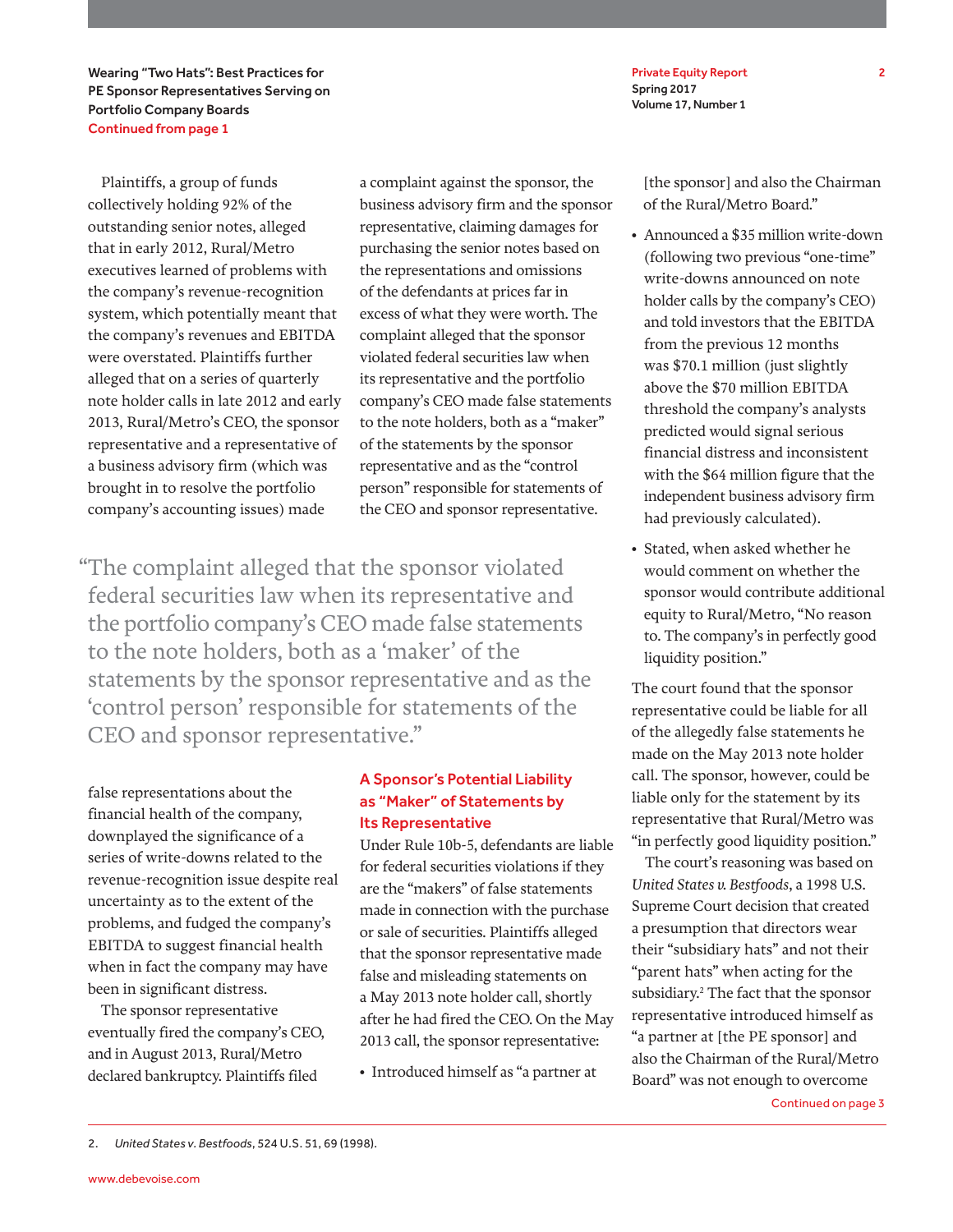Wearing "Two Hats": Best Practices for PE Sponsor Representatives Serving on Portfolio Company Boards Continued from page 2

this presumption when he spoke about Rural/Metro's financial condition on the call. Therefore, the PE sponsor was not directly liable for each statement its representative made.

However, the court found that when the sponsor representative was asked whether the sponsor would contribute additional equity to Rural/ Metro, he was clearly responding as a representative of the sponsor. Because he was wearing his sponsor hat when he made the statement that the portfolio company was "in perfectly good liquidity position," the court found that the sponsor could be held liable for that statement if proven to be false.

### A Sponsor's and Sponsor Representative's Potential Liability as Controlling Persons for CEO Statements

Under Section 20(a) of the Exchange Act, a company may be liable for a securities law violation committed by someone under its "control." The requirements for liability vary to some extent among the federal circuits, but generally, a plaintiff claiming a Section 20(a) violation must allege (i) a primary violation of Rule 10b-5 by the maker of the statement and (ii) control by the defendant over the primary violator.

The court found that the plaintiffs adequately pled primary violations of Rule 10b-5 by the portfolio company's CEO and the sponsor representative. Because the sponsor owned and

controlled 100% of the common stock of Rural/Metro, the sponsor representative was the Chairman of the Board of the portfolio company, and the representative ultimately fired the company's CEO, the court stated that it is plausible that the sponsor and its representative had "control" over the company's CEO. Thus, the court found that

"To reduce the risk of liability as 'maker' of statements to portfolio company investors in violation of Rule 10b-5, private equity sponsors and their employees should be mindful of any affirmative statements made by those employees while wearing 'two hats.'"

the sponsor and its representative could be liable under Section 20(a) for the CEO's allegedly misleading statements on the note holder calls. In addition, since the sponsor was the sponsor representative's employer, it could be liable under Section 20(a) for his allegedly misleading statements on the May 2013 call.

A control person may take advantage of an "escape hatch" from liability under Section 20(a) if the controlling person acts in "good faith" and does not "directly or indirectly induce" the securities law violation.<sup>3</sup> The court found this defense to be unavailable to the sponsor given allegations of intentional misstatements by its representative.

• **Silence is golden.** Avoid making statements directly to investors or potential investors in connection with the purchase or sale of securities. Silence is not actionable under Rule 10b-5 unless plaintiffs can overcome an extremely high bar set for nonspeakers—that they had the "ultimate authority over the statement,

• **Speak only for the portfolio company.** When public statements by sponsor employees on behalf of a portfolio company are necessary, the speaker should make clear that she is speaking only in her capacity as a member of the portfolio company. To that end, she should

including its content and whether and how to communicate it."4

Private Equity Report 3 Spring 2017 Volume 17, Number 1

### Best Practices for Reducing Risk

To reduce the risk of liability as "maker" of statements to portfolio company investors in violation of Rule 10b-5, private equity sponsors and their employees should be mindful of any affirmative statements made by those employees while wearing "two hats." In order to reduce the risk of potential liability:

<sup>3.</sup> *Oaktree*, at \*33 n.1.

<sup>4.</sup> *Id.* at \*20, quoting *Fulton Cty. Employees Ret. Sys. v. MGIC Inv. Corp.*, 675 F.3d 1047, 1051-52 (7th Cir. 2012).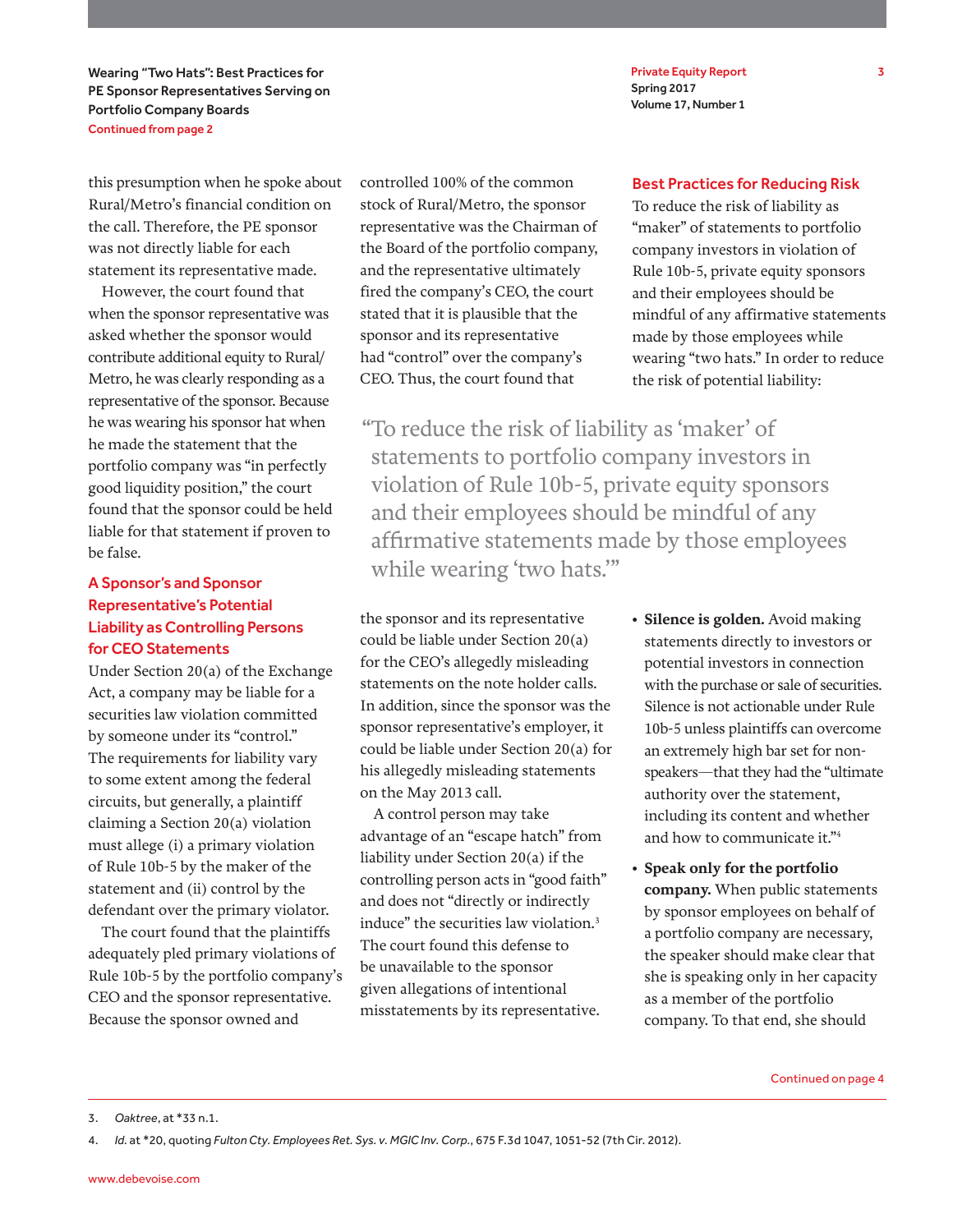Private Equity Report 4 Spring 2017 Volume 17, Number 1

Wearing "Two Hats": Best Practices for PE Sponsor Representatives Serving on Portfolio Company Boards Continued from page 3

avoid answering questions directed to the sponsor or that would draw on knowledge obtained solely by virtue of her employment by the sponsor. That may, in some circumstances, mean expressly stating that she is speaking as a board member of the subsidiary and declining to speak on behalf of the sponsor.

• **Nothing but the truth.** Perhaps most obviously, avoid making potentially misleading statements on either entity's behalf.

A sponsor can also mitigate risk of "controlling person" liability under Section 20(a) by ensuring proper management and supervision of the portfolio company, but avoiding involvement in the company's day-today operations.

• **Don't micromanage.** Avoid direct involvement in the day-today operations of the portfolio company. Being a controlling stockholder and having employees serve on the board of a portfolio company is not enough for a sponsor to be considered a

"controlling person" for purposes of Section 20(a). Indeed, a federal court in California recently found that a sponsor did not act as a "controlling person" of a portfolio company, even with a 72% ownership stake and two employees on the board, because plaintiffs failed to allege the sponsor's involvement in dayto-day affairs of the company or specific control over the preparation and release of the allegedly false statements.<sup>5</sup> However, in the Rural/ Metro case, the court found that plaintiffs alleged that both the sponsor representative and sponsor exercised sufficient control over the portfolio company's CEO and the operations of the portfolio company such that they could be liable for the CEO's statements.<sup>6</sup>

• **Good faith, supervision and internal controls.** Although a sponsor should not involve itself in day-to-day operations of a portfolio company, it should—in the ordinary course of managing a portfolio company—act in good faith and properly supervise the portfolio company. Section 20(a) does not

apply if a controlling person can show that it acted in good faith and that it "did not directly or indirectly induce the act or acts constituting the violation" underlying the Section 20(a) claim.<sup>7</sup> The Rural/ Metro court largely brushed aside the "good faith" defense with little elaboration because plaintiffs sufficiently alleged the sponsor representative's intentional misstatements. Other courts, however, have stated that to meet the burden of establishing good faith, the controlling person must prove that it exercised due care in its supervision of the violator's activities in that it "maintained and enforced a reasonable and proper system of supervision and internal controls."8

Shannon Rose Selden srselden@debevoise.com

Amanda M. Bartlett ambartlett@debevoise.com

Peter Chen pchen@debevoise.com

#### 5. *Welgus v. TriNet Grp., Inc.*, No. 15 Civ. 03625, 2017 WL 167708, at \*12 (N.D. Cal. Jan. 17, 2017).

8. *Marbury Mgmt., Inc. v. Kohn*, 629 F.2d 705, 716 (2d Cir. 1980).

<sup>6.</sup> Observing corporate formalities and staying out of the portfolio company's day-to-day affairs should also help insulate the sponsor from liability for other types of alleged violations, should plaintiffs seek to "pierce the corporate veil" and hold the parent liable for the wrongful acts of the subsidiary.

<sup>7.</sup> 15 U.S.C. § 78(t).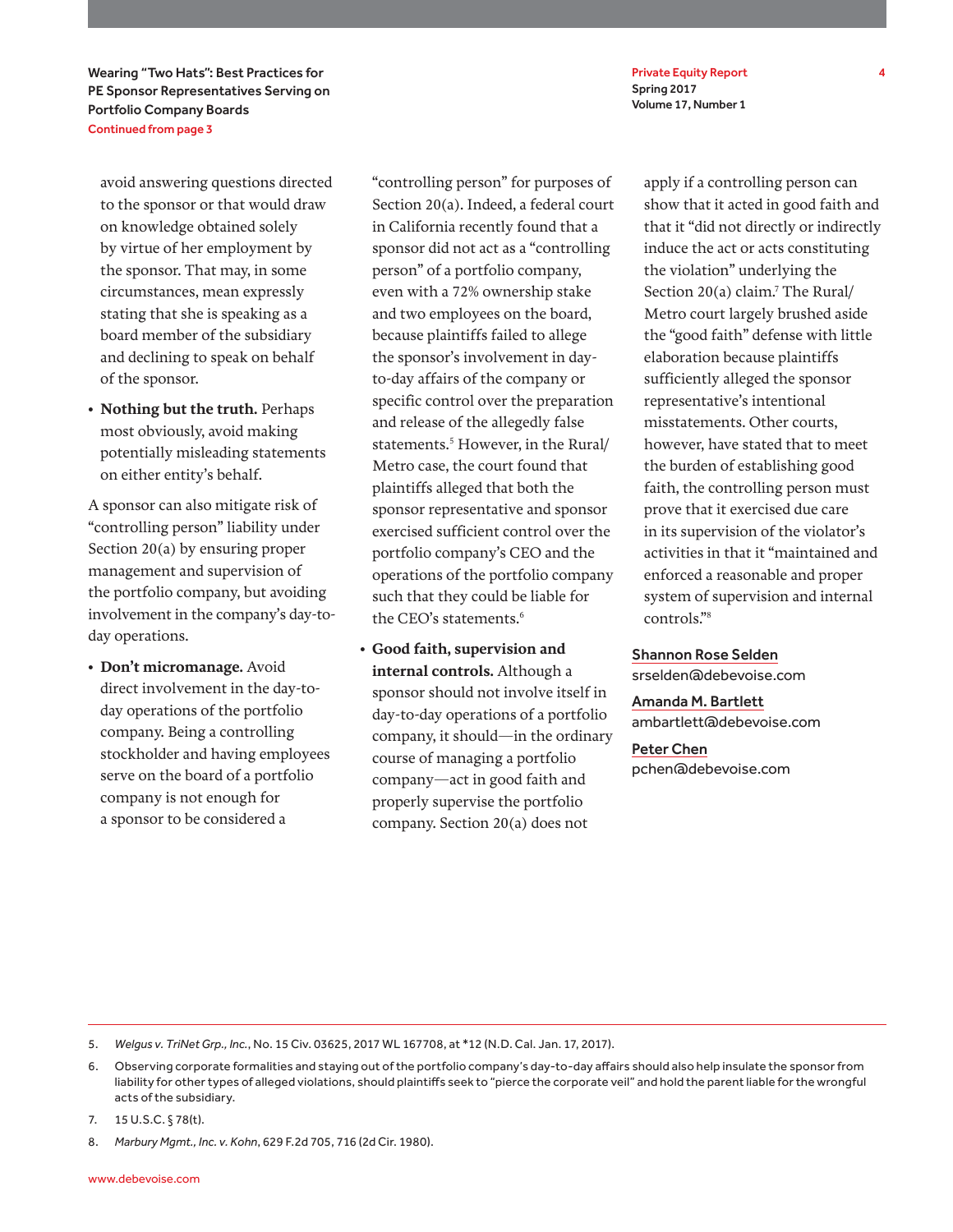# Learning from the Past: What Anti-Corruption Compliance Can Teach Fund Sponsors and Their Portfolio Companies about Human Rights and Corporate Responsibility

Corporate risk continues to evolve, particularly in the field of human rights and corporate responsibility. Increasingly, human rights obligations are viewed as corporate obligations. Drivers of this shift include the UN Guiding Principles on Business and Human Rights, transnational civil litigation, investor disclosure expectations and an array of domestic regulations.

For fund sponsors, the private funds they manage and the investors in those funds, human rights and corporate responsibility compliance at the level of the portfolio company increasingly is becoming more important, from both a legal and a reputational perspective.

By managing a private fund that invests in, or provides financing to, a portfolio company that fails to satisfy its human rights and corporate responsibility obligations, a fund sponsor is exposed to liability. It is important for the fund sponsor to understand, and monitor, its portfolio companies' approaches to human rights compliance and corporate risk matters.

By committing to a private fund that invests in, or provides financing to, a portfolio company that fails to satisfy its human rights and corporate responsibility obligations, an investor may be deemed to be directly linked to an adverse human rights impact. As such, it is becoming increasingly more common for human rights and corporate responsibility issues to factor in the fund sponsor due diligence process in a similar way to anti-corruption compliance matters.

Changes in the corporate risk landscape are not unprecedented. Over the last decade, corporate anti-corruption laws have multiplied, along with increasingly vigorous enforcement, even sometimes in unexpected places. This has promoted the creation of robust anti-corruption compliance programs requiring businesses to set clear statements of policy, establish due diligence processes, monitor and test for compliance and provide mechanisms for remediation.

Substantively, there is much overlap: heat maps of countries with high corruption risk often mirror those of countries with high human rights risk. Corruption can fuel or at least facilitate human rights abuses, such as human trafficking, and vice versa. For portfolio companies, building a human rights

"For portfolio companies, building a human rights compliance program by leveraging an existing anti-corruption compliance programs provides a powerful, practical and efficient approach for seeking to address evolving human rights risks."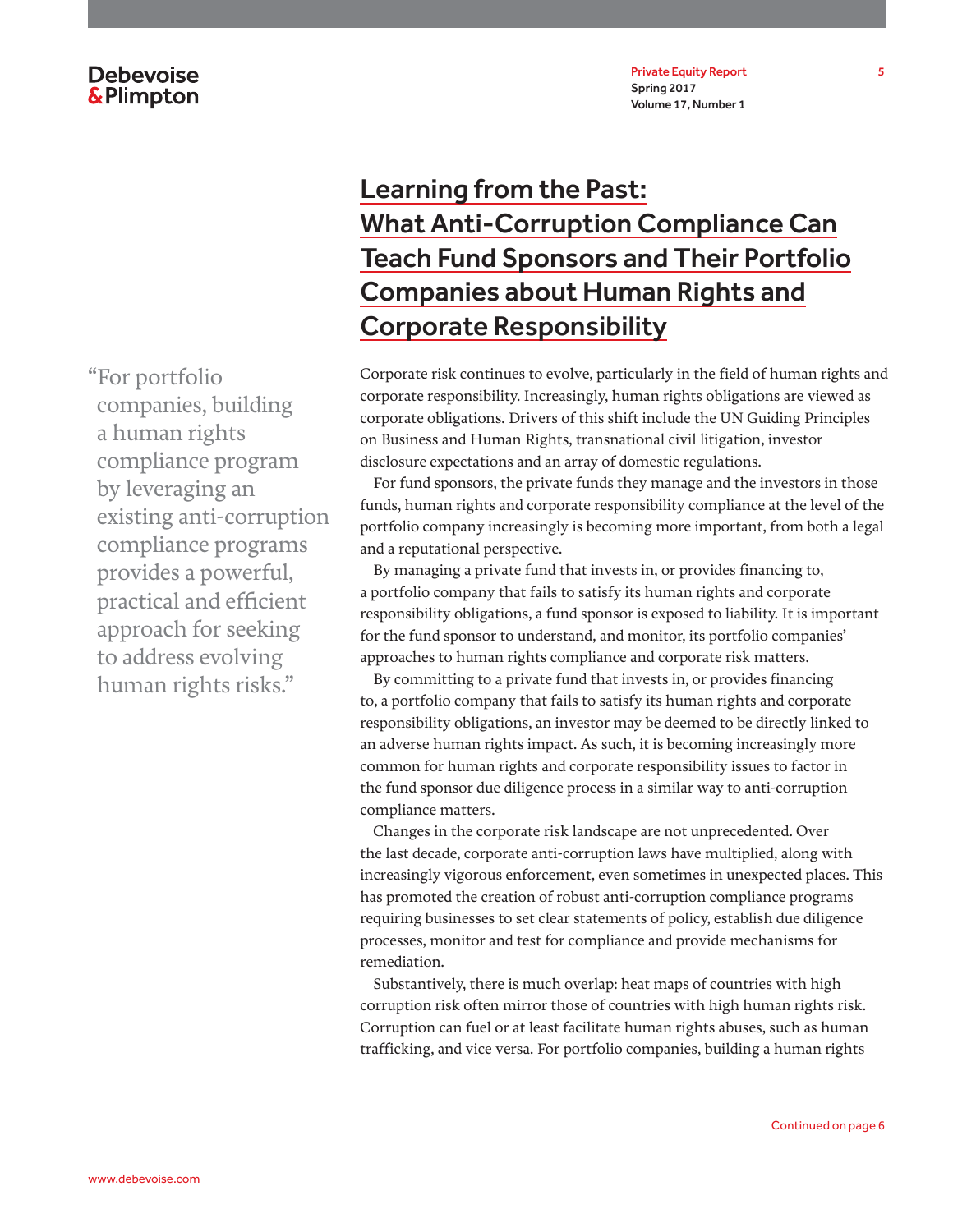What Anti-Corruption Compliance Can Teach Fund Sponsors and Their Portfolio Companies about Human Rights and Corporate Responsibility Continued from page 5

compliance program by leveraging an existing anti-corruption compliance programs provides a powerful, practical and efficient approach for seeking to address evolving human rights risks.

### 1. Portfolio Companies Can Meet Human Rights Responsibilities by Adopting Processes for Addressing Adverse Human Rights Impacts

As a matter of international human rights law, the responsibility to address human rights abuses has largely been seen as a matter of state competence. This legal obligation rests on individual states to comply, which in turn can act domestically through criminal and administrative law provisions.

transnational civil liability, investor disclosure expectations and relevant domestic regulations.

The Guiding Principles distinguish between public- and private-sector human rights responsibilities. States must *protect* human rights. Businesses must *respect* human rights. Respect is systems-focused. That is, businesses respect human rights by adopting policies and implementing processes to address adverse human rights impacts with which they are involved.

### 2. Compliance Programs Can Be Built on Existing Models

Before legal corporate human rights emerged as a more formalized risk, businesses witnessed a similar evolution in anti-corruption laws.

"Of course, there are no 'one-size-fits-all' effective compliance programs. Each program should be fashioned to meet an organization's specific needs and risks."

The UN Guiding Principles on Business and Human Rights (the "Guiding Principles"), which were unanimously endorsed by the UN Human Rights Council in 2011, are an innovation to that basic approach. They seek to address—on an international level—the individual responsibility of companies, advancing a voluntary, systems-based approach to corporate human rights obligations. The Guiding Principles largely have been lauded in policy and academic circles, as well as by civil society organizations, and have taken a central role in shaping

In response to a growing number of scandals and concerns regarding corporate bribery, the U.S. Congress enacted the Foreign Corrupt Practices Act (FCPA) in 1977, outlawing the bribery of foreign officials. But anticorruption enforcement in the United States remained relatively limited for decades: for 1977 through 1997, the websites of the U.S. Department of Justice ("DOJ") and the Securities and Exchange Commission ("SEC") reflect only 39 FCPA-related enforcement actions.

Private Equity Report 6 Spring 2017 Volume 17, Number 1

Outside the United States, efforts to combat transnational corruption progressed more slowly. Until the late 1990s, the German, French and Swedish governments, among others, still deemed bribes paid to foreign officials by local companies to be tax-deductible. The attitude shifted markedly with the adoption of the OECD Anti-Bribery Convention in 1997. The Convention requires signatory countries to criminalize offering or giving bribes to foreign public officials under their domestic laws. One by one, the OECD signatory nations have implemented national legislation proscribing the bribery of foreign officials.

Meanwhile, the enforcement of anti-corruption legislation has ballooned. Over the last decade, the DOI and SEC websites recount 350 FCPA-related enforcement actions, roughly nine times as many as in the first 20 years the statute was in force. And anti-corruption enforcement is no longer the exclusive province of U.S. regulators. Recent years have witnessed a growing intensity of anticorruption enforcement throughout the world, including in South America, Europe and Asia.

In seeking to enhance anticorruption compliance, regulators around the world increasingly have articulated standards for what constitutes an effective compliance program. The broad strokes are often largely the same. For example, the UK Ministry of Justice has underscored the importance of proportionate procedures, committed management,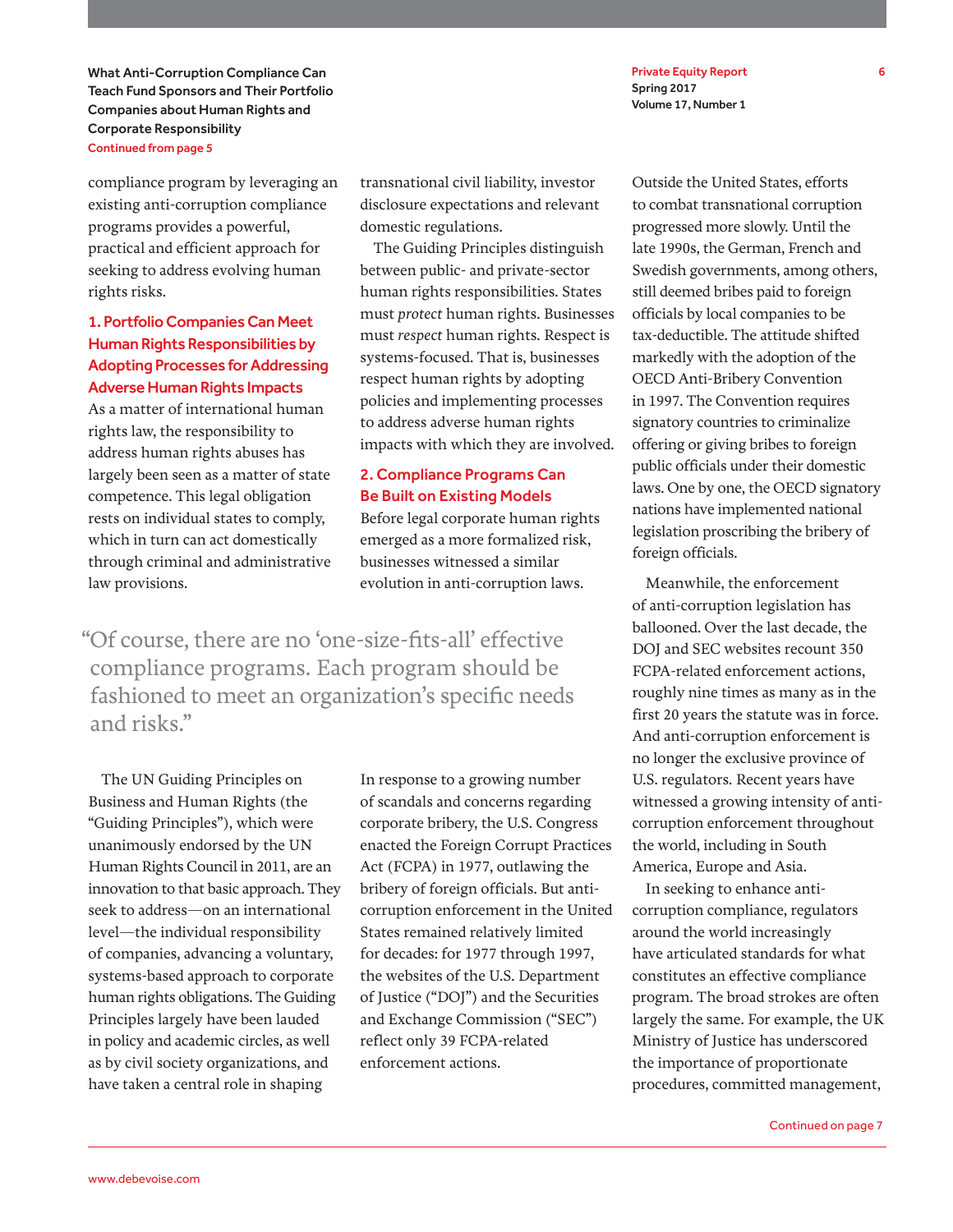What Anti-Corruption Compliance Can Teach Fund Sponsors and Their Portfolio Companies about Human Rights and Corporate Responsibility Continued from page 6

risk assessment, communications (including training), due diligence and monitoring. Likewise, DOJ's and SEC's 2012 Resource Guide, as well as DOJ's April 2016 Guidance unveiling its new FCPA pilot program, have emphasized: (1) an established culture of compliance; (2) effective policies and procedures, including a code of conduct; (3) sufficient oversight, autonomy and resources for the compliance program, including qualified and experienced personnel; (4) risk assessment; (5) adequate training and continuing advice;

may consider such programs in determining whether to charge a corporate violation or at least in deciding what penalty to impose (or seek). Indeed, the sole defense against the corporate offense of failing to prevent bribery under the UK Bribery Act is that the company had "adequate procedures" in place designed to prevent bribery by associated persons. In the United States, although not a formal defense, both DOJ and SEC routinely consider a company's compliance program as part of their investigations. Last year,

"The evolution of anti-corruption compliance not only helps us understand trend lines for human rights compliance, but also provides a practical model that companies can leverage to meet the expectations of regulators, courts, and investors."

(6) positive incentives and disciplinary measures; (7) the mitigation of third-party risks through due diligence; (8) a confidential reporting mechanism and an efficient and reliable internal investigation process; (9) continuous improvement through periodic testing and review; and (10) adequate due diligence on acquisition targets. The Decree implementing the socalled Brazilian Clean Company Act sets out similar parameters for assessing the effectiveness of a compliance program.

As a further incentive to adopt compliance programs, regulators

DOJ hired a compliance consultant to help with this important task. As reflected in the U.S. Sentencing Guidelines, a company's failure to prevent a particular violation does not necessarily mean that the entity's compliance program is ineffective. Regulators therefore focus on a compliance program's good faith design, implementation and enforcement.

Of course, there are no "onesize-fits-all" effective compliance programs. Each program should be fashioned to meet an organization's specific needs and risks. In general, regulators' measures of an effective

Private Equity Report 7 Spring 2017 Volume 17, Number 1

anti-corruption compliance program, as laid out above, are instructive for fashioning programs that are likewise effective for demonstrating respect for human rights. The Guiding Principles add to this mix an expectation of public reporting. The cornerstone of each of these expectations is for the business to prioritize risks from the perspective of those whose rights might be negatively impacted.

### 3. The Regulatory Landscape Is Evolving

The Guiding Principles are reshaping corporate risk in a way similar to that of the OECD Anti-Bribery Convention. First, they provide a benchmark against which consumers, investors, courts and activists can assess corporate respect for human rights. Second, just as the OECD Convention led to national regulation of extraterritorial corruption, the Guiding Principles have inspired legislation to enforce business respect for human rights.

The trend is most apparent in the context of human trafficking (or modern slavery), which corruption can facilitate. Recent anti-trafficking legislation includes the California Transparency in Supply Chains Act, the UK Modern Slavery Act and the U.S. Federal Acquisition Regulation on Ending Trafficking in Persons. The risks created by each of these regulations differ.

The California and UK Acts, for instance, focus on disclosure.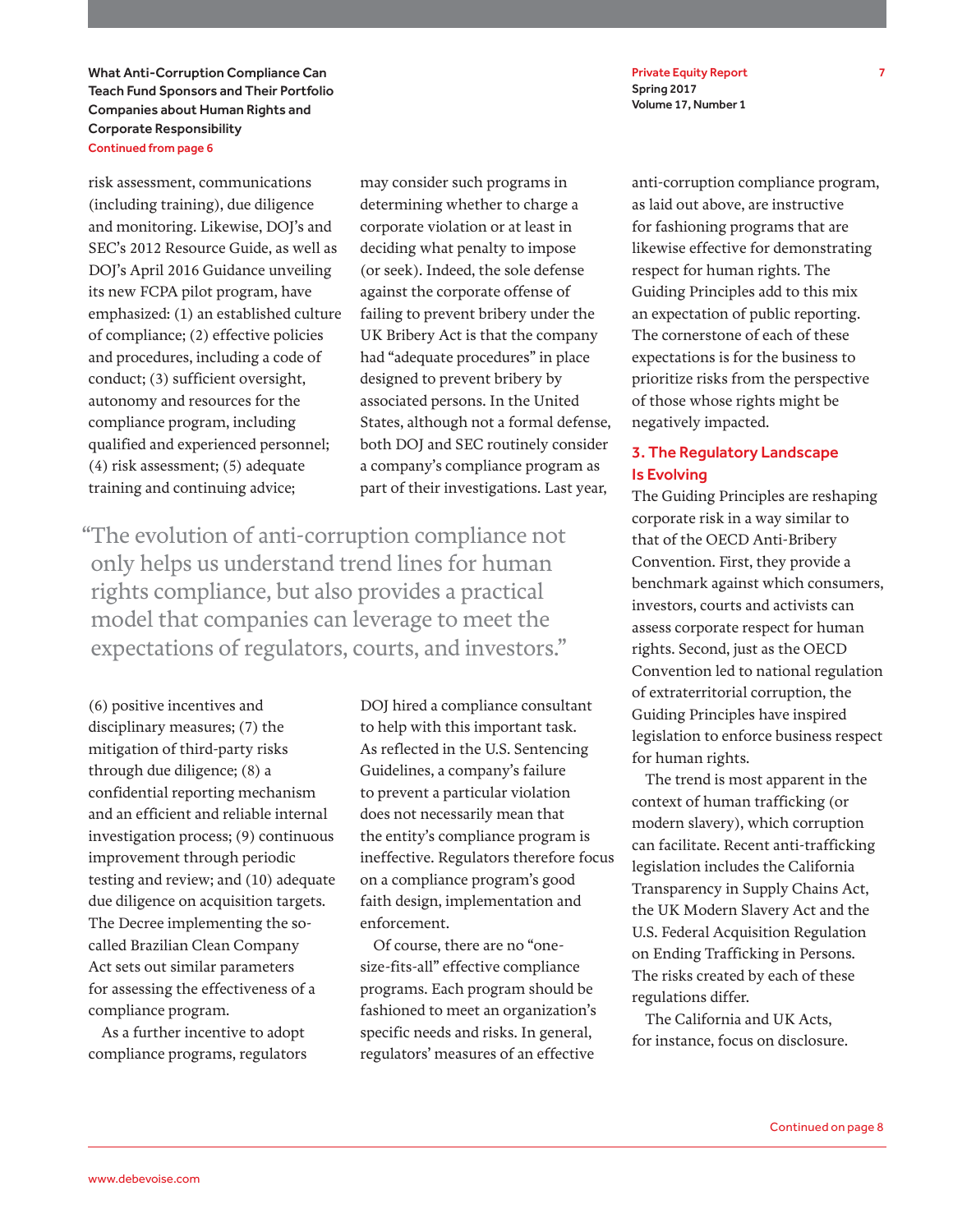What Anti-Corruption Compliance Can Teach Fund Sponsors and Their Portfolio Companies about Human Rights and Corporate Responsibility Continued from page 7

Thus, the California Transparency in Supply Chains Act requires that businesses disclose any measures they take relating to verification, audits, certification, internal accountability and training; it does not mandate that businesses adopt particular processes regarding their supply chains. Similarly, the UK Modern Slavery Act focuses on disclosure, though it broadens the set of relevant business activities. Companies can comply with both regulations by reporting that they have done nothing to prevent human trafficking. When a company reports that it has taken measures to address human trafficking, those representations must of course be true, and litigation risk may ensue if they are not.

The U.S. Federal Acquisition Regulation on Ending Trafficking in Persons goes further. Issued in March 2015, the regulation significantly expands the responsibility of federal contractors sourcing over \$500,000 in overseas goods or services to adopt measures to prevent human trafficking and forced labor. In particular, contractors must now develop, and annually certify, detailed Human Trafficking Compliance Plans evidencing: (1) policies and procedures related to recruitment, wages and housing; (2) employee training and awareness-raising;

(3) due diligence measures to monitor, detect and terminate subcontractors; and (4) confidential grievance mechanisms to report violations.

Modern slavery legislation is just one aspect of emerging corporate human rights risk. The trend, however, is clear. As with anticorruption two decades ago, corporate human rights risks are quickly multiplying. At the same time, the expectations of businesses are becoming more certain and practical.

Even as the breadth of these risks evolves, we can clearly discern regulatory focus on compliance program design. Against this backdrop, lessons internalized from anti-corruption efforts—regarding codes of conduct, due diligence, internal investigations, etc.—are invaluable for businesses seeking to navigate modern human rights risk.

### 4. Integrated Risk Management Can Bring Substantial Benefits in Efficiency and Effectiveness

The evolution of anti-corruption compliance not only helps us understand trend lines for human rights compliance, but also provides a practical model that companies can leverage to meet the expectations of regulators, courts, and investors. The fundamental compliance structure is the same: businesses must set

Private Equity Report 8 Spring 2017 Volume 17, Number 1

clear statements of policy, establish due diligence processes, monitor and test for compliance and provide mechanisms for remediation. In addition, compliance functions require sufficient resources and autonomy. The foundation of both anti-corruption and human rights compliance is risk- and contextsensitive, including obligations that extend to agents and subcontractors.

As corporate risks evolve, portfolio companies need not start afresh in designing and implementing compliance strategies. To navigate effectively the changing human rights landscape, companies should mine their anti-corruption experiences, deploying lessons learned and considering the possible benefits of integrated risk management.

\* \* \*

A version of this article first appeared in on the *Global Investigations Review*  website on December 2nd, 2016.

Catherine Amirfar camirfar@debevoise.com

Andrew M. Levine amlevine@debevoise.com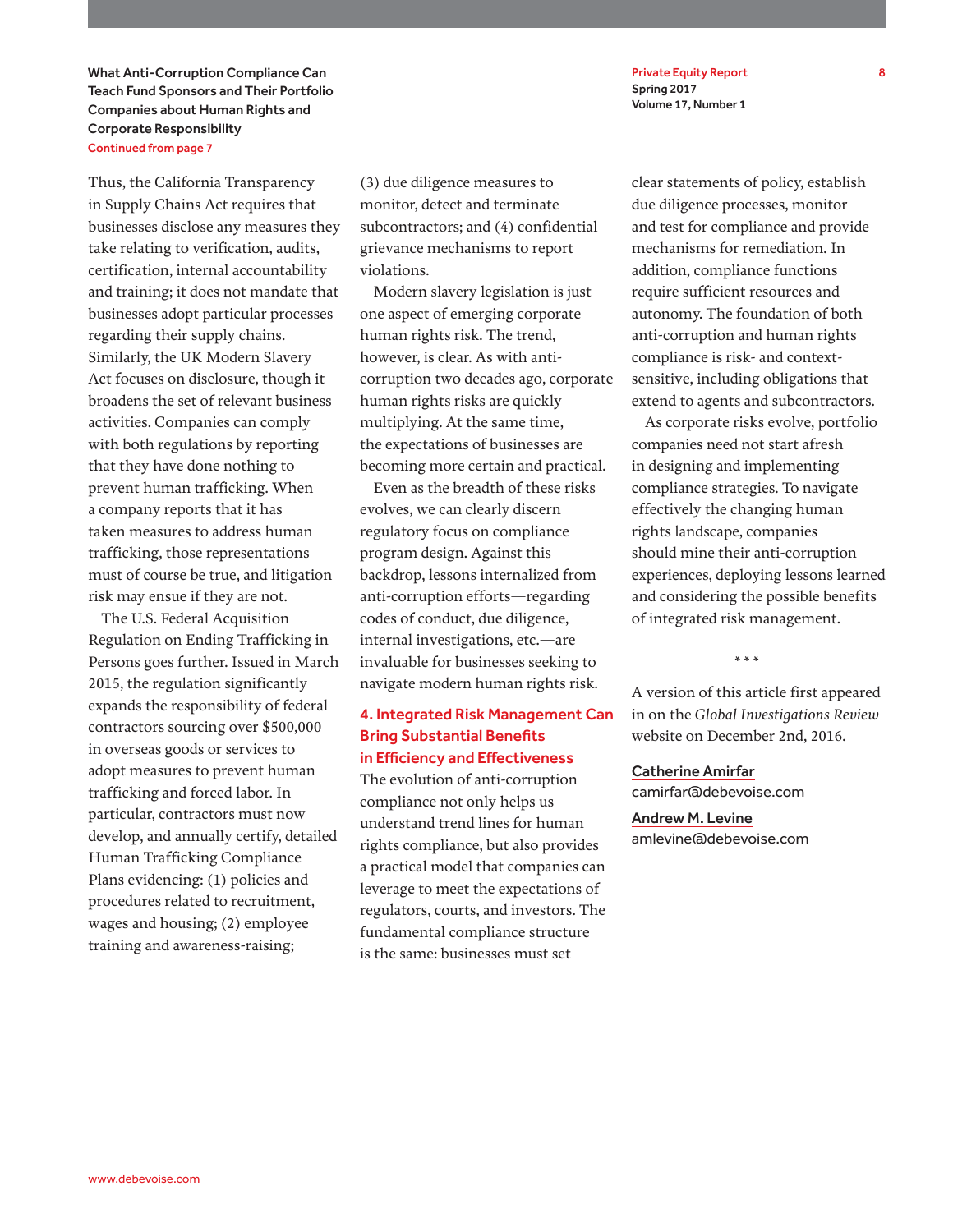Private Equity Report 9 Spring 2017 Volume 17, Number 1

### **Debevoise &Plimpton**

"Given the potential magnitude of the amounts at stake, the manner in which such fees are treated for U.S federal income tax purposes can have a material impact on the actual value of the payment to the parties."

# Breaking Up Is Hard to Do: The Tax Treatment of Break-Up Fees

Acquisition agreements often provide for the payment of a termination or "break-up" fee where one party seeks to abandon the transaction without due cause under the agreement. For example, a target company may be required to pay the buyer a termination fee in the event the target wishes to terminate the transaction to pursue another, superior offer. A buyer, on the other hand, may be required to pay a "reverse termination fee" in the event the buyer is unable to obtain sufficient financing or requisite regulatory approvals to complete the transaction. Depending on the transaction and the type of fee, these fees can be in the range of 3-7% of the equity value of the target company. Given the potential magnitude of the amounts at stake, the manner in which such fees are treated for U.S federal income tax purposes can have a material impact on the actual value of the payment to the parties.

Two separate internal IRS documents suggest that, from a buyer's perspective, the IRS would currently view a customary break-up fee payable upon a failed acquisition of target company as giving rise to capital gain or loss under current law. These documents contrast with earlier documents in which the IRS specifically permitted a buyer to recognize an ordinary loss on the payment of a break-up fee resulting from an abandoned transaction. The appropriate tax character of a break-up fee is a critical factor in analyzing the income tax impact associated with the receipt or payment of the fee, where parties' desired tax treatment of a break-up may not necessarily be aligned.

### What's at Stake?

As a general matter, a recipient of a break-up fee will often prefer that the receipt of such fee be treated as giving rise to capital gain rather than ordinary income. For non-corporate taxpayers, capital gains attract a preferential rate of tax (currently 20%). While corporate taxpayers do not currently benefit from preferential rates of tax on capital gains, a corporate recipient of a breakup fee may nevertheless prefer capital gains treatment if such recipient has capital losses. In addition, a foreign recipient of a break-up fee from a U.S. payor generally would not be subject to withholding tax if that fee is treated as capital, but may be subject to withholding tax if the fee is treated as ordinary.

Conversely, a party required to pay a break-up fee in connection with a failed transaction generally will prefer such payment to result in an ordinary loss for tax purposes. This is because ordinary losses can be used to offset both ordinary income as well as capital gain.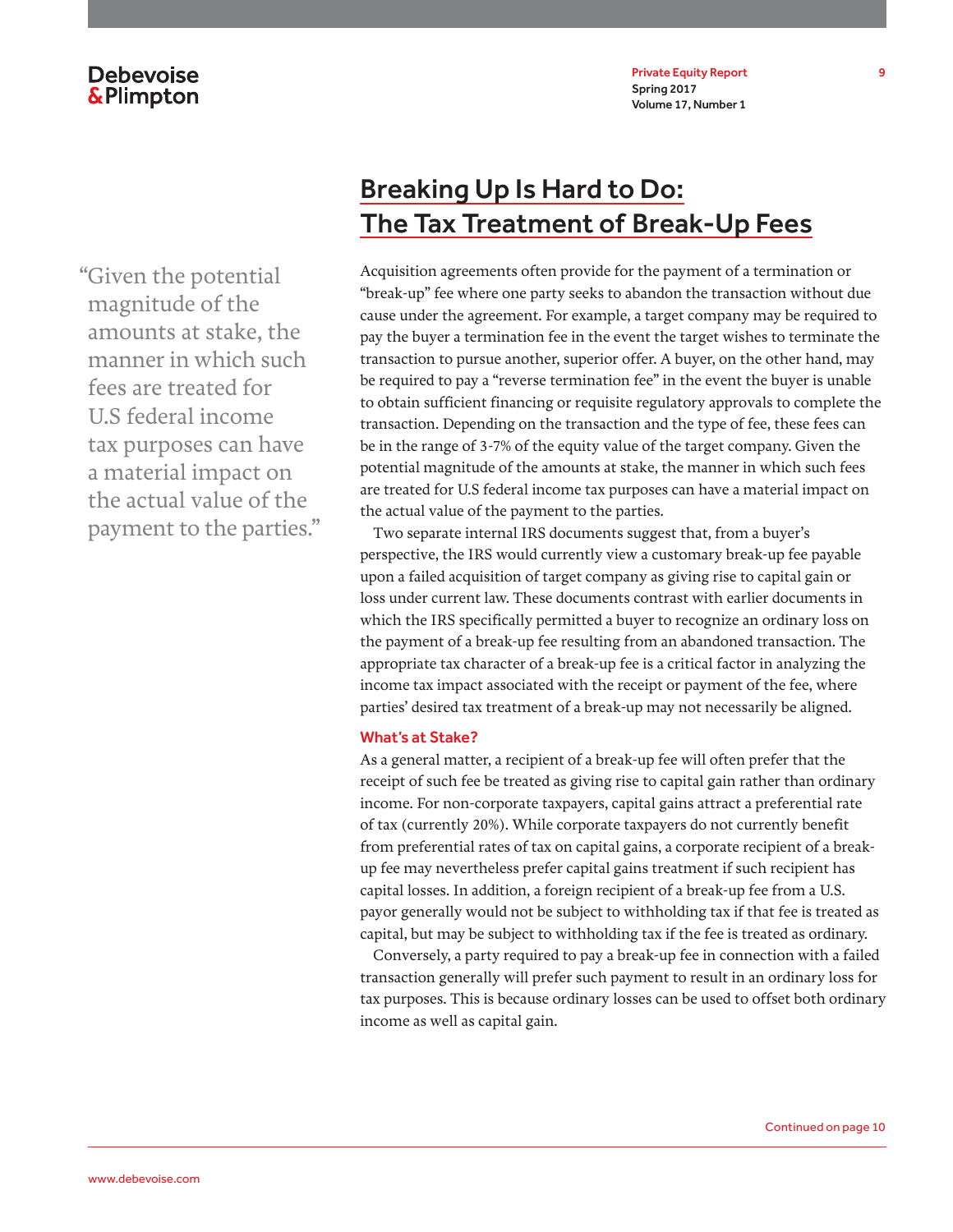Private Equity Report 10 Spring 2017 Volume 17, Number 1

### Recent Memoranda

Last fall, the IRS released two internal memoranda regarding the tax treatment of break-up fees in the context of an M&A transaction. The first memorandum (*FAA 20163701F*), released in September 2016, involves a terminated inversion transaction in which a merger partner's board of directors withdrew its shareholder recommendation for the transaction.

agreement with the buyer to pursue a transaction with the third party.

Under Section 1234A, gain or loss that is attributable to the cancellation, lapse, expiration or other termination of a right or obligation with respect to property which is (or would be) a capital asset in the hands of the relevant taxpayer generally is treated as a capital gain or loss. In each of the memoranda, the IRS concluded

"The memoranda recently made public by the IRS provide some clarity for buyers in stock acquisitions that payment or receipt of a break-up fee can be treated as capital gains rather than ordinary income."

As a result, the transaction was terminated and the merger partner was required to pay a break-up fee to the target company. The IRS concludes in the memorandum that the payment of the break-up fee resulted in a capital loss to the recipient pursuant to Section 1234A of the Code.

The second internal memorandum publicly released by the IRS in October 2016 (*CCA 201642035*) similarly concluded that the receipt of a break-up fee by a buyer in a merger transaction resulted in a capital gain to the buyer pursuant to Section 1234A rather than ordinary income. The break-up fee described in this second memorandum was triggered when a public company target received a superior purchase offer from a third party and terminated the merger

that the applicable break-up fee was payable in connection with the termination of rights with respect to a target company's stock, which would have been a capital asset in the hands of the applicable buyer. Therefore, from the buyer's perspective, the IRS determined that the tax character of the break-up fee was capital in nature,

### Prior IRS Analysis

The recent memoranda reach a contrary conclusion to that reached by the IRS in an earlier 2004 internal memorandum as well as a 2008 private letter ruling. In the earlier releases, the IRS concluded that the receipt by a buyer of a termination fee in a failed M&A transaction resulted in ordinary income for the buyer, in one release specifically ruling that Section 1234A did not apply to the transaction, which is inconsistent

with current IRS thinking. This inconsistency is specifically acknowledged by the IRS in CCA 201642305.

### Final Thoughts

The memoranda recently made public by the IRS provide some clarity for buyers in stock acquisitions that payment or receipt of a break-up fee can be treated as capital gains rather than ordinary income. However, there are still a number of questions facing buyers and sellers in this area. For instance, the memoranda do not address the taxation of the target or sellers. While one might think that sellers and buyers should be treated the same in these circumstances, this parity isn't certain and there are some arguments for treating sellers differently. Moreover, the memoranda do not address the buyer's treatment in certain transactions, such as when the acquired assets are not capital assets in their entirety. While we do not believe that the documents recently released by the IRS are likely to impact broader market practice with respect to break-up fees, these documents serve as a reminder that parties to an M&A transaction that includes a break-up fee should factor in the potential tax impact of any such fee when evaluating the transaction.

### Michael Bolotin

mbolotin@debevoise.com

#### Erin Cleary

ecleary@debevoise.com

### Robert Nelson-Sullivan

rnelsonsullivan@debevoise.com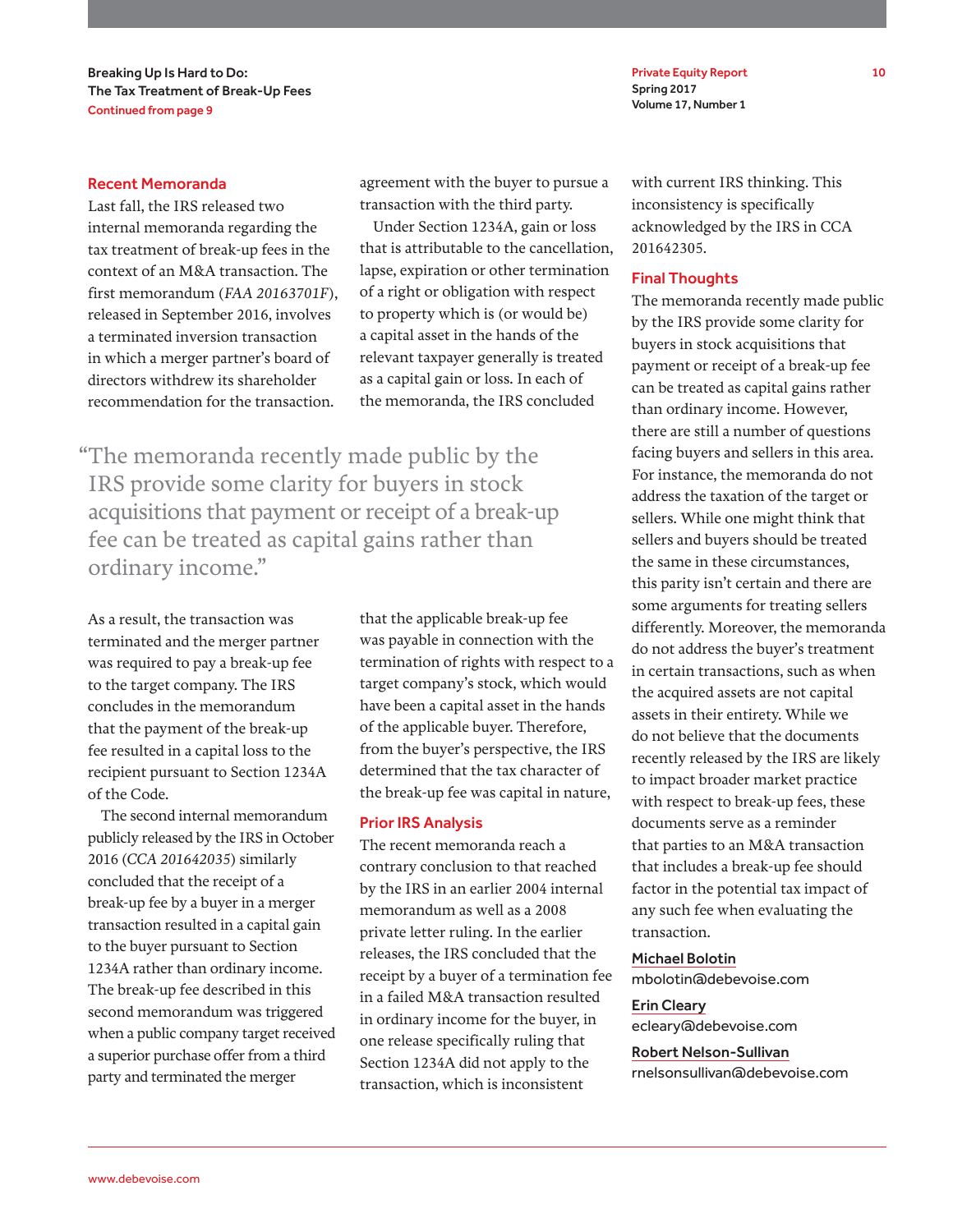Private Equity Report 11 Spring 2017 Volume 17, Number 1

# Spotlight on Europe Sins of the Children: EU Antitrust Authorities Toughen Stance on Parental Liability

Two recent decisions and one ongoing appeal against cartel fines in Europe serve as a reminder that the European antitrust authorities take a strict approach to the issue of parental liability in an antitrust context. That differs markedly from the United States, where regulators generally do not impose equivalent parental liability for criminal antitrust fines.

This article explains the extent of parental liability under EU competition law and discusses the implications for private equity sponsors and financial investors when a portfolio company has committed an infringement. In summary:

- There is a low threshold for being considered an "active" investor for the purposes of a parent company being found *personally* liable (as opposed to being liable solely on a derivative basis) for the antitrust violations of a portfolio investment under EU antitrust law.
- The European Commission (the "Commission") and courts are taking an increasingly strict approach to the interpretation of the principle of "parental liability," making it factually very difficult to rebut.
- Consequently, the associated risk for a PE firm of being held personally liable for the unlawful conduct of a portfolio company is high and continues even after exiting the investment.

### Legal Basis for Parental Liability under EU Competition Law

EU competition law provides that the parent company of a group may be held jointly and severally liable and fined for the anti-competitive conduct of another member of its group. The focus on economic rather than legal identity means that a parent and its subsidiaries are treated as a single corporate group for the purposes of competition law. The rationale for holding the parent jointly and severally liable with the portfolio company is two-fold. *First*, it takes the "true" economic strength of the wider business into account. *Second*, it prevents companies from avoiding payment by restructuring or transferring assets intra-group. This approach allows the Commission to address an infringement decision at the parent company level as well as at the level of the subsidiary where the violation was actually committed, and it also increases the amount of the fine that can be imposed because the amount may be calculated on a group basis, not by reference soley to the infringing subsidiary's turnover.

### "Decisive Influence": The Test for Imputing a Portfolio Company's Conduct to the Sponsor

The test for imputing a subsidiary's infringing conduct is whether the parent company is in a position to exercise "decisive influence" over the subsidiary's

"The European Commission (the 'Commission') and courts are taking an increasingly strict approach to the interpretation of the principle of 'parental liability,' making it factually very difficult to rebut."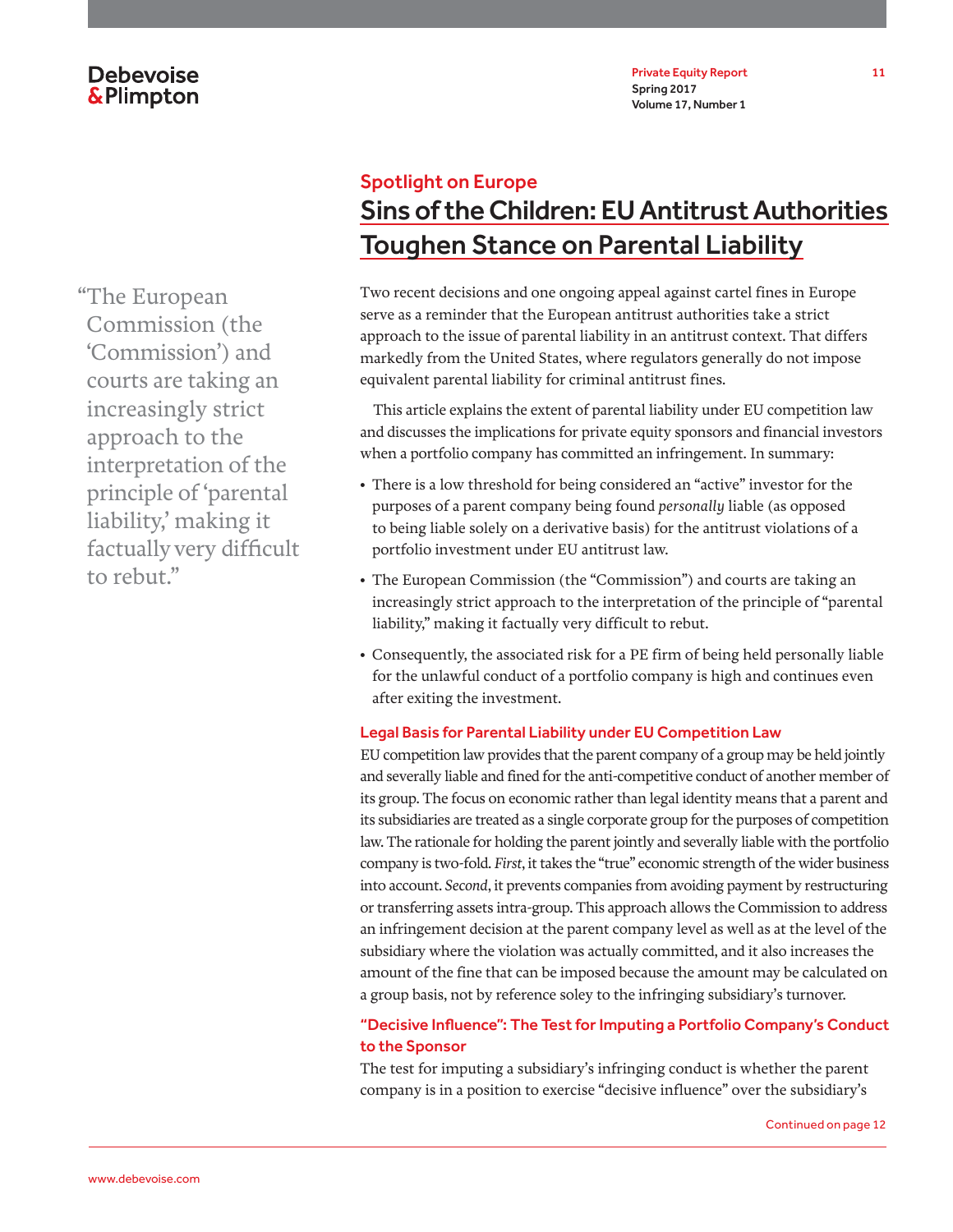Sins of the Children: EU Antitrust Authorities Toughen Stance on Parental Liability Continued from page 11

conduct during the period of the infringement, and not whether it actually exercised that power.<sup>1</sup>

*Presumption of Control in the Context of a >95% Share Capital Holding.* Under EU competition law, there is a presumption that a parent has decisive influence over a subsidiary where a parent company holds 100%—or nearly 100%—of the infringing entity's share capital. The Commission has notably never applied the presumption where a parent company has held less than a 96% interest.

*Rebutting the Presumption.* When the presumption is found to apply, the onus shifts to the parent company to show that the subsidiary acted autonomously on the market and did not form part of the same economic unit as the parent.<sup>2</sup> However, case law shows that the bar for rebutting the presumption of influence is very high and the vast majority of appeals on this point have not succeeded. To rebut the presumption, the parent must demonstrate the subsidiary decided independently on its own conduct on the market. In essence, the question is whether the facts indicate that the parent company did not exert sufficient influence that the two must be regarded as one economic unit. As an example of the difficulties involved, a parent has been found to exercise decisive influence

over a wholly owned subsidiary despite the fact that the parent had not adopted any formal management decisions during the period of the infringement, had never exercised its voting rights, and had only limited, minority board representation.3

treated more harshly than the infringing subsidiaries in relation to the same unlawful action. Specifically, the parent company was not only found jointly and severally liable for the unlawful conduct of two of its subsidiaries, but it continued to be

"In essence, the question is whether the facts indicate that the parent company did not exert sufficient influence that the two must be regarded as one economic unit."

*Parental Liability in the Context of a <95% Share Capital Holding.* If the presumption of influence does not apply, the Commission must show that the parent exercised control. It is, however, not necessary to show influence was *actually* exercised. Organizational, legal, and/or structural links can be taken as sufficient. For example, a 30% minority investor has been held jointly liable based on the fact that it had board representation as well as certain governance rights over the portfolio company's activities.<sup>4</sup>

### *Heat Stabilisers*: Parent Company Can Be Treated Differently than the Subsidiary for the Subsidiary's Unlawful Action

Most recently in the *Heat Stabilisers* case, the EU's higher European Court of Justice (the "ECJ") took a strict approach to parental liability, with the result that the parent was ultimately

held liable even after the fines owed by the subsidiaries themselves were found to be time-barred.

### **Background**

In April 2017, the ECJ dismissed an appeal by Akzo Nobel N.V. ("Akzo Nobel") against fines imposed on it for infringements by two of its subsidiaries, Akzo Nobel Chemicals GmbH and Akzo Nobel Chemicals B.V., both of which took part in a cartel during the first of three periods. In an earlier appeal, the lower-tier EU General Court had overturned the fine on the subsidiaries because the limitation period had expired, but had confirmed that the Commission could still find Akzo Nobel liable as their parent company. The ECJ had been expected to annul the parental fine because of a recommendation that it do so from the Attorney General based on the established

Continued on page 13

- 1. *See, e.g.,* Case T-352/94 *Stora Kopparbergs* [1998] ECR II-2111.
- 2. Case C-97/08P *Akzo Nobel v. Commission* [2009] ECR I-8237.
- 3. Joined Cases T-208 & 209/08 *Gosselin Group v. Commission* [2011] ECR II-03639, [2013] 4 CMLR 671.
- 4. Case T-132/07 *Fuji Electric Co Ltd v. Commission* [2011] ECR II-4091.

Private Equity Report 12 Spring 2017 Volume 17, Number 1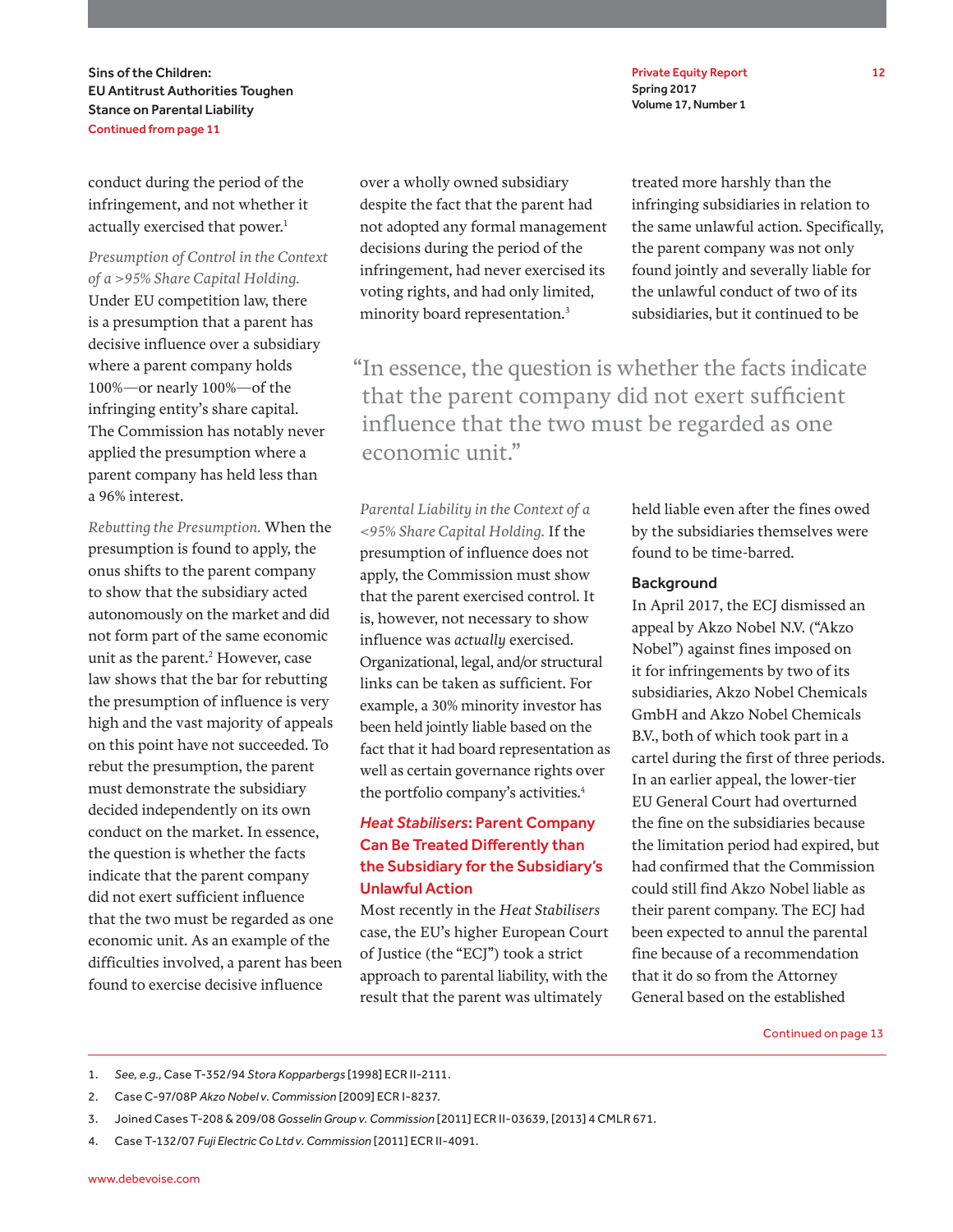Private Equity Report 13 Spring 2017 Volume 17, Number 1

Sins of the Children: EU Antitrust Authorities Toughen Stance on Parental Liability Continued from page 12

principle that the liability of a parent company cannot exceed that of its subsidiary. Instead, the ECJ agreed with the Commission's approach and rejected the appeal in its entirety.

There were two main reasons for the ECJ's decision. *First*, the fact that the subsidiaries could no longer be fined was considered essentially irrelevant. Akzo Nobel and the two infringing subsidiaries "*formed one and the same undertaking for the purposes of EU competition law*" and Akzo Nobel was therefore "*considered*  personally *responsible and severally liable with those companies for the same anti-competitive conduct*" (emphasis added). *Second*, the ECJ confirmed that a parent company can be treated differently than its subsidiaries—even if its liability is based exclusively on the unlawful conduct of those same subsidiaries.

### *Key Takeaway:*

• Parental liability is personal to the parent rather than derivative, which can result in differences in treatment.

### International Flour Cartel: Ability to Appoint Supervisory Board Members Amounts to Decisive Influence

Earlier this year, Bencis Capital Partners lost its appeal against a fine imposed by the Dutch Authority for Consumers and Markets (the "ACM"). The Rotterdam District Court held that the principles of parental liability could be extended to the private equity firm for the unlawful conduct of one of its portfolio companies, Meneba, and explained that that the key question was whether the portfolio company acted autonomously. The Court found that the sponsor had effectively controlled the decision-making process at Meneba based on its ability to appoint members to the supervisory board.

### **Background**

In 2010, the ACM fined 14 flour producers from Germany, Belgium and The Netherlands more than €81 million for their involvement in a market-sharing cartel. In a later decision, the ultimate parent companies of one of the infringing entities, Meneba, were also fined. Bencis Capital Partners ("BCP") and Bencis Buyout Fund II General Partner ("BBOF II GP") (together, "Bencis") held over 90% of the shares in Meneba between 2004 and 2007 and were held jointly and severally liable for a fine of approximately €1 million, the statutory maximum that could be imposed under Dutch law at the time.

The appeal court confirmed the regulator's decision to impose a fine on Bencis, noting that absence of knowledge of the anti-competitive conduct on the part of the controlling entity was no defense. The court reiterated that the powers Bencis held—specifically, the ability to appoint members to the supervisory board (including the chairman with the casting vote) which, in turn, took decisions on the appointment of management and the business plan gave it decisive influence over the decisions of the company.

### *Key Takeaways:*

- Absence of knowledge of anticompetitive conduct is no defense.
- Ability to appoint members to the supervisory board may amount to "decisive influence" and, consequently, give rise to parental liability.

### Ongoing *Power Cables* Cartel Appeal

The final example is the ongoing appeal by Goldman Sachs ("GS") before the lower-tier EU General Court against the finding that it was jointly and severally liable for an antitrust infringement committed by Prysmian, a former investment made by a fund managed by the bank. Leave to intervene was sought by the European Private Equity and Venture Capital Association ("EVCA") on the basis that the contested decision raised an issue of principle of particular application to investments made by private equity and venture capital firms, but was rejected.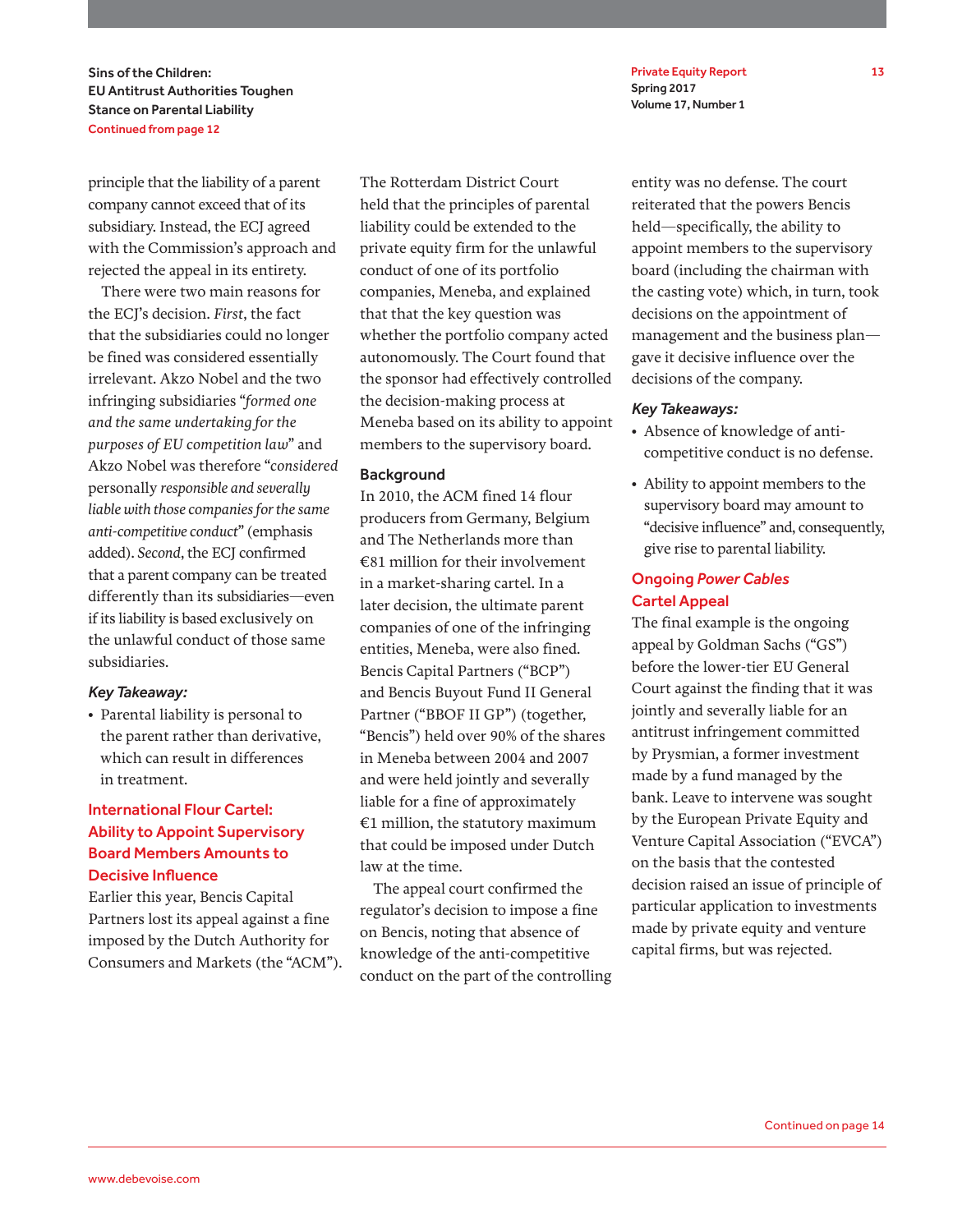Sins of the Children: EU Antitrust Authorities Toughen Stance on Parental Liability Continued from page 13

Private Equity Report 14 Spring 2017 Volume 17, Number 1

### **Background**

The GS appeal relates to a 2014 decision by the Commission that held GS jointly and severally liable for antitrust violations by one of its former portfolio companies, Prysmian, for that company's role in the *Power Cables* cartel. The Commission imposed fines totaling just over €301 million for the anticompetitive conduct of 11 cable

2007 and GS sold the entirety of its interest by 2010. The Commission reasoned that GS was more than merely a financial investor during that time because it indirectly held all the voting power for two years, could and did nominate individuals to the board of Prysmian, and participated in strategic decision-making. There was no suggestion, however, that GS had been aware of any anti-competitive conduct.

"EU case law on joint and several parental liability treats PE firms and other financial investors no differently in imputing the conduct of subsidiaries to their parents and, if anything, is becoming broader in application."

producers over a 10-year period, assigning €104.6 million to Prysmian, of which GS was held to be jointly and severally liable for €37.3 million. GS has appealed on a number of grounds, including that the Commission failed to demonstrate that it actually exercised "decisive influence" over Prysmian over the relevant period.<sup>5</sup>

#### The Commission's Position

The Commission's position is that GS had exercised decisive influence over Prysmian for several years after it acquired the company from Pirelli in 2005. Prysmian was subsequently listed on the Milan stock exchange in

It is, however, unclear whether the Commission's case relies on a (rebuttable) presumption of decisive influence on account of GS owning 100% of the voting shares—an extension of the existing line of case law—or whether it is another example of decisive influence being shown to have existed based on the facts of the relationship between investor and portfolio company at the time.

#### *Key Takeaway:*

• Liability can still arise for the period the investment was held, even after an investor has exited.

### Conclusion and Further Issues Relevant for PE Firms and Other Financial Investors

Overall it is clear that EU case law on joint and several parental liability treats PE firms and other financial investors no differently in imputing the conduct of subsidiaries to their parents and, if anything, is becoming broader in application. From the Commission's perspective, this is a matter of financial investors being held responsible both for up-front due diligence on their investments and for promoting compliance at the portfolio company level to prevent and detect anti-competitive conduct that could lead to liability.<sup>6</sup>

#### Timothy McIver

tmciver@debevoise.com

### Anne-Mette Heemsoth

amheemsoth@debevoise.com

<sup>5.</sup> Pirelli, which owned Prysmian during the first six years of the infringement, was also fined jointly and severally by the Commission and is also appealing the decision, and there are various other appeals outstanding on behalf of other parties.

<sup>6.</sup> As a further complexity, one question that has not yet had to be decided by the courts is how the Commission would behave in the event of an imputed repeat infringement by a PE firm. Recidivism is treated as an aggravating factor, so a PE firm could face punitive fines even where the anti-competitive activity is by a different portfolio company and on a different market. That may be one for a future decision.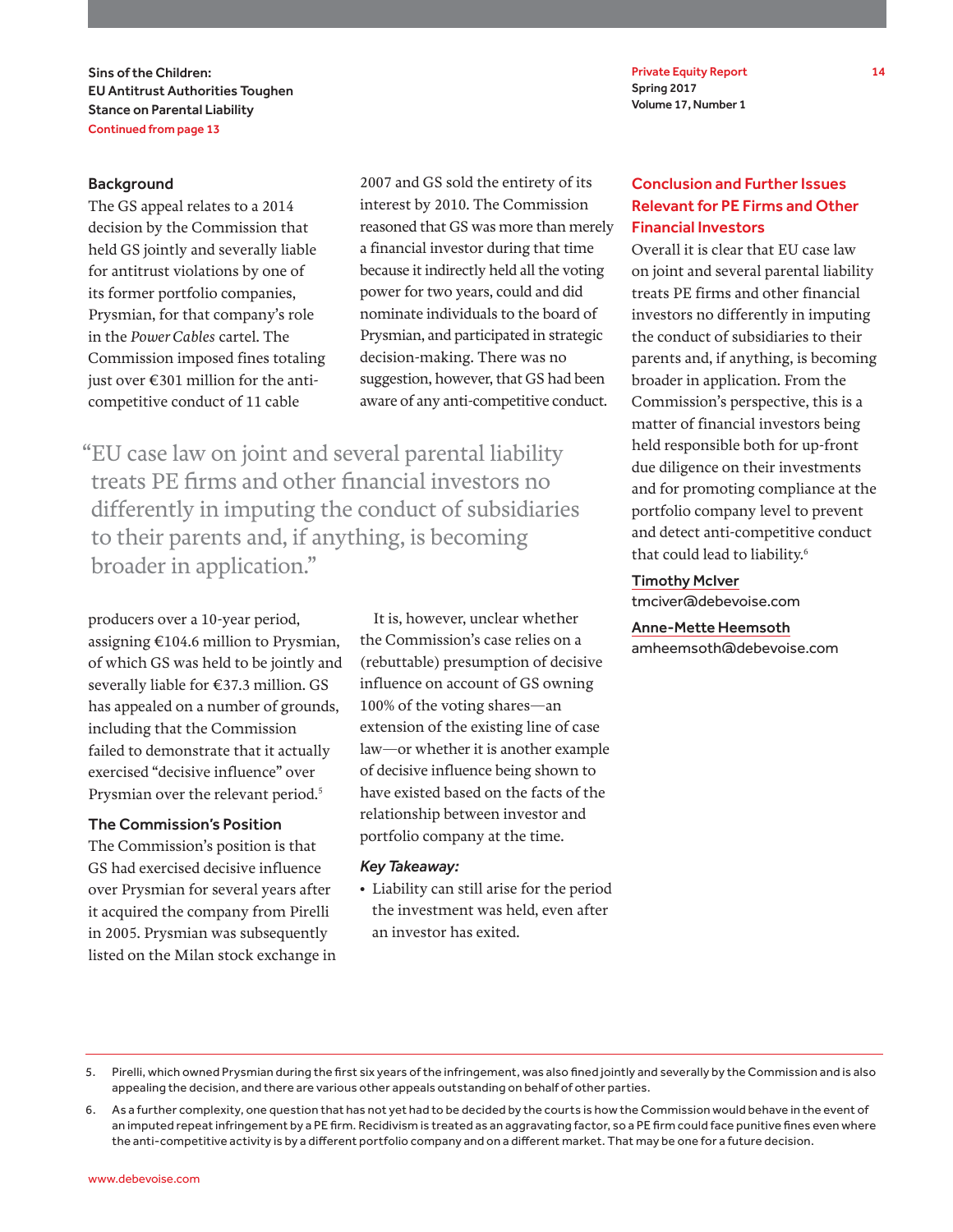# Spotlight on Europe Countdown to GDPR: 12 Months to Go and 10 Steps You Should Consider Now

There is just one year to go until the General Data Protection Regulation (the "GDPR") comes into full force on May 25, 2018, replacing the existing EU Data Protection Directive (the "Directive"). Data privacy and cybersecurity have been increasingly in the news and on regulators' agendas, and there is no reason to believe this trend will diminish.

Below we set out 10 key issues private equity sponsors should consider now to prepare for the changes the GDPR will bring.

### 1. Determine if You or Your Portfolio Companies Are Subject to the GDPR

Like the Directive, the GDPR will apply to all organizations that have a presence in the European Union, but it will also significantly expand the territorial scope of the EU data protection regime. Specifically, even businesses with no EU presence will have to comply with the GDPR if they process personal data of "data subjects" who are in the EU in connection with (1) "offering of goods or services" to data subjects (no payment required); or (2) "monitoring" of the data subjects' behavior online, for example, for purposes of subsequent profiling. The "offering of goods or services" prong of the GDPR's territorial scope is very fact-specific and requires careful consideration of a non-EU company's business model vis-à-vis customers located in the EU, including whether that company's online presence is likely to be perceived as envisaging serving individuals located in the EU.

### 2. Consider Hiring a Data Protection Officer

The GDPR will require businesses whose core activities require large-scale "regular and systematic monitoring" of data subjects or large-scale processing of their sensitive data to appoint data protection officers ("DPOs"). Some EU data protection authorities, such as the CNIL in France, have gone even further and strongly recommend that all businesses that process EU personal data appoint DPOs to ensure GDPR compliance. Identifying a qualified person to serve as a DPO may be a challenging task, given the extensive expertise and capabilities expected of this role. A 2016 study estimated that the GDPR would create 28,000 vacant DPO positions, and businesses that must (or want to) appoint a DPO should begin the recruitment process without delay. Businesses that are not obliged to appoint a DPO, but wish to appoint a person responsible for data protection compliance, should consider creating a position with a title other than a "DPO" to avoid unnecessarily imposing mandatory obligations of the DPO on that individual.

### 3. Update Fair Processing and Privacy Notices

The GDPR aims to increase transparency about how personal data is handled, expanding the types of information that organizations have to provide to

"Like the Directive, the GDPR will apply to all organizations that have a presence in the European Union, but it also significantly expands the territorial scope of the EU data protection regime."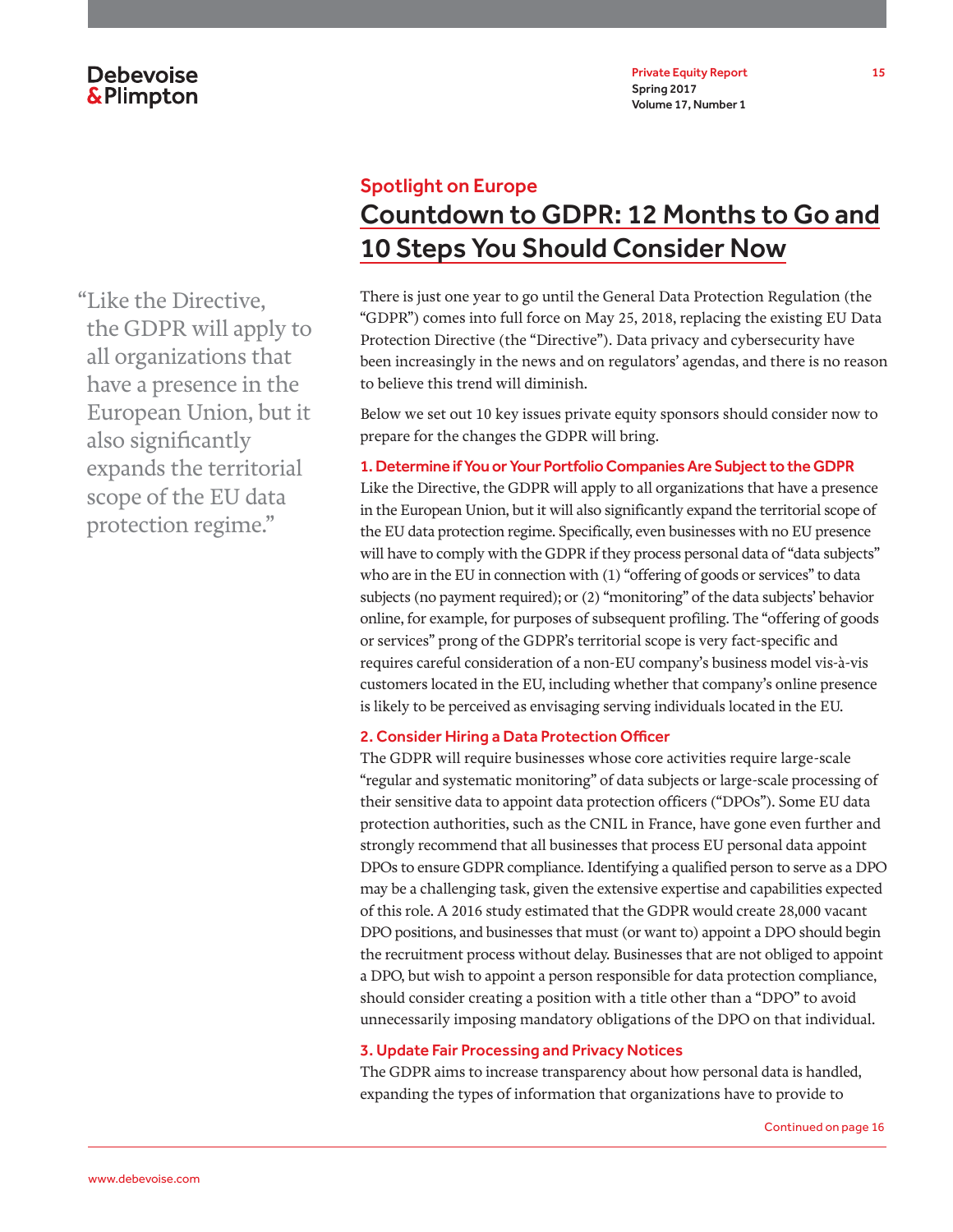Countdown to GDPR: 12 Months to Go and 10 Steps You Should Consider Now Continued from page 15

individuals to ensure fair and transparent processing of their data. Privacy notices or policies published on websites and elsewhere may need to be updated to include information about, among other things: (1) data retention periods; (2) safeguards relating to data transfers outside the EU; (3) contractual or statutory consequences of refusal to provide personal data; and (4) contact

pre-GDPR consent-based personal data processing will remain valid.<sup>1</sup> If a business relies on data subjects' consent for processing their data, it needs to make sure that those consents remain valid post-GDPR, including that they are (1) specific to the particular processing activity; (2) voluntary; and (3) active (requiring a positive step rather than inaction on the data subjects' part).

"Data protection impact assessments will become mandatory under the GDPR where large-scale processing of sensitive personal data or data subjects' profiling is involved."

information of the company's DPO, where applicable. That information must be provided in "concise … and easily accessible form, using clear and plain language"; data protection jargon and overly technical language should be avoided. Although providing additional information may not be overly onerous in and of itself, identifying existing deficient notices that require updating may be a significant task for some businesses.

#### 4. Assess Consent

Consent is one of the bases for legitimately processing personal data under the Directive and will remain one under the GDPR. The GDPR, in contrast to some Member States' existing regulations, toughens the definition of a valid consent and casts doubt on whether much of

### 5. Consider Conducting a Data Protection Impact Assessment

Data protection impact assessments will become mandatory under the GDPR where large-scale processing of sensitive personal data or data subjects' profiling is involved. These are, in essence, data privacy risk assessments, aimed to determine whether a company is adequately addressing its data protection risks and to remediate as warranted. As with the appointment of DPOs, organizations should consider whether conducting an impact assessment is advisable as a tool for ensuring GDPR compliance even if it is not strictly required under the GDPR. Such assessments will help ensure GDPR compliance and protect sponsors' investments in their portfolio companies.

Private Equity Report 16 Spring 2017 Volume 17, Number 1

### 6. Implement an Incident Response Plan

The GDPR introduces, for the first time, a pan-EU data breach notification obligation, requiring organizations that suffer qualifying personal data breaches to notify relevant EU supervisory authorities and, in some cases, affected individuals. Notifications must be made without undue delay and in any event within 72 hours, a time frame that, practically speaking, means that companies subject to the GDPR need to have a cyber incident response plan ("IRP") in place before a breach occurs. Organizations subject to the GDPR should also set out in their IRPs the process for determining whether a notification of the breach has to be made and, if so, the procedure for making the notifications. Sponsors with portfolio companies subject to the GDPR may wish to liaise with those companies to ensure that they have appropriate policies and procedures in place. Fines for failing to notify the relevant supervisory authority and/or affected individuals can be up to the higher of 2% of annual worldwide turnover or €10 million, even if the affected business was not at fault for the underlying data breach.

### 7. Review and Update Data Processing Agreements

Businesses should review existing contracts with third parties that process personal data on their behalf to ensure that they are valid

1. *See, e.g.*, D&P Client Update, *UK Information Commissioner's Office Issues GDPR Consent Guidance: What Business Should Know and Do*, March 7, 2017, *available at* http://www.debevoise.com/insights/publications/2017/03/uk-information-commissioners-office-issues?wb48617274=4A20E446.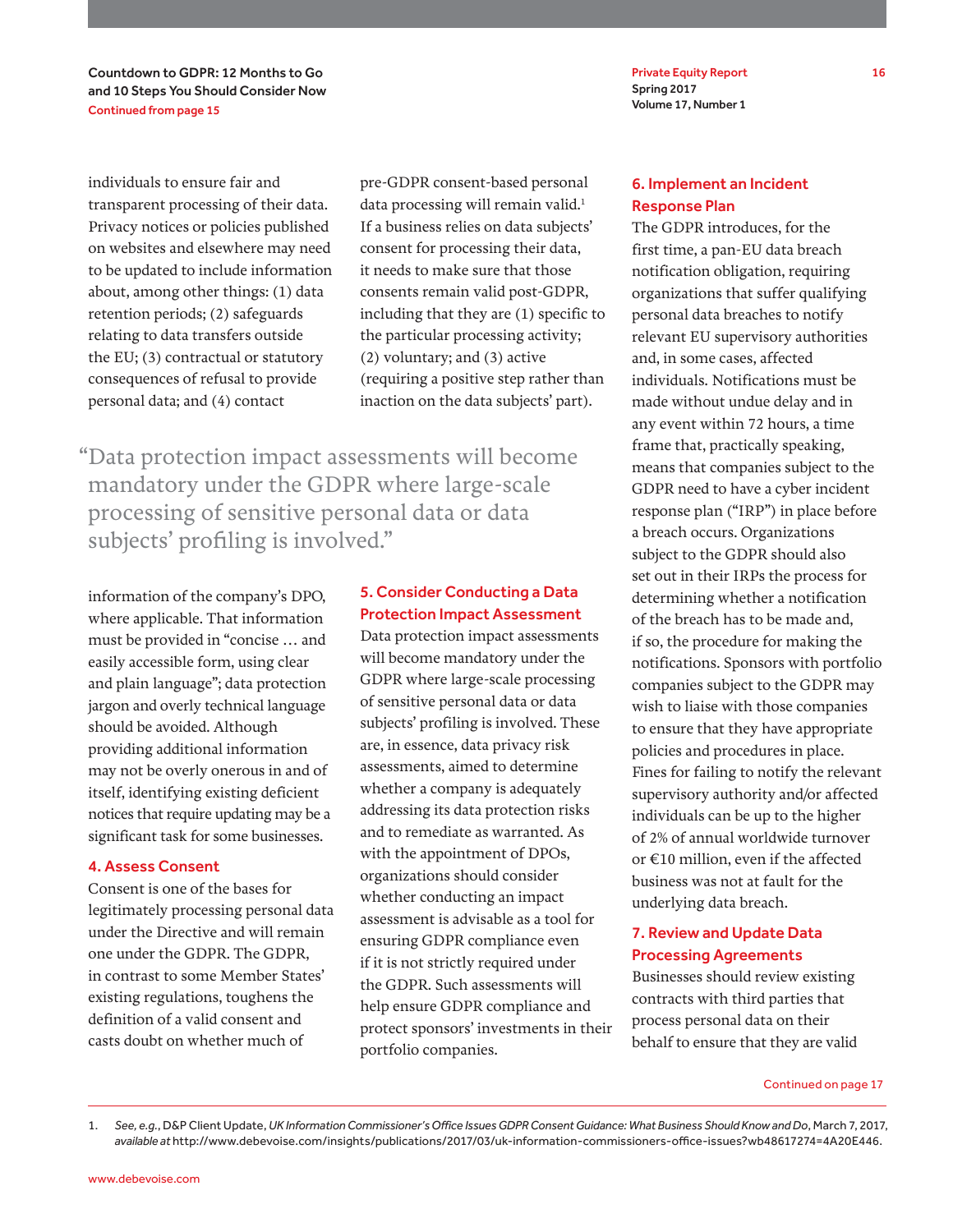Private Equity Report 17 Spring 2017 Volume 17, Number 1

Countdown to GDPR: 12 Months to Go and 10 Steps You Should Consider Now Continued from page 16

post-GDPR. Such contracts should include a range of requirements on data processors, including assistance with and reporting of data breaches, technical and organizational measures the data processor must undertake to safeguard the data, and audit rights.

### 8. Be Prepared to Comply with New and Enhanced Individual Rights

The GDPR enshrines a host of new individual rights—including the rights to data erasure ("right to be forgotten") and data portability and the right not to be subject to automated decision-making (for example, profiling)—and expands existing rights, for example the right to receive, on request, information about the processing of an individual's personal data. Many of the new and expanded individual rights aim to increase individuals' ability to control the way in which their personal data is handled. As such, businesses should be prepared for the possibility that they would be receiving a significantly higher number of requests and complaints from data subjects. It is most prudent to prepare for that ahead of time by setting out policies and procedures for responding to such requests and complaints (or reviewing policies and procedures already in place).

### 9. Identify Your Lead Supervisory Authority

Under the GDPR, one data protection supervisory authority will take the lead on investigating data protection issues that implicate several EU Member States for businesses

established in the EU. Although more guidance on this subject is anticipated, it is likely that, for businesses operating in more than one EU Member State, the lead supervisory authority would be the one covering the jurisdiction of the company's headquarters and/or the centre of the corporate decision-making. EU data protection authorities have explicitly discouraged "forum-shopping" for lead supervisory authorities, but it remains worthwhile for businesses to consider who its lead supervisory authority would be and whether more than one supervisory authority could credibly claim that title. For businesses that are at higher risk of scrutiny (*e.g.*, those that process large quantities of personal data), it is then prudent to establish good working relationships with the lead supervisory authorities and ensure that they keep up to date with those authorities' guidance and expectations.

### 10. Train Staff

With all the new provisions that GDPR introduces, it is essential to ensure that company staff—and in particular the employees dealing with individuals' personal data—are appropriately trained. In most cases, that training must extend not just to the DPO or the employees specifically tasked with data protection compliance functions, but also IT, Legal, Human Resources, Marketing and other functions whose activities inadvertently can put companies at risk of violating the GDPR.

### **Conclusion**

While the GDPR is still 12 months away from coming into force, organizations that are or may be subject to its jurisdictions should spend that time to prepare, including by implementing the steps outlined above. We expect regulators to be unsympathetic to those who are not compliant by May 25, 2018, given that the final text of the GDPR has been available since 2016 and has been widely discussed and analyzed since then. The time to consider GDPR's impact on your business and your portfolio companies, and take the appropriate steps, is now.

### Jane Shvets

jshvets@debevoise.com

Pierre Clermontel pclermontel@debevoise.com

Luke Dembosky ldembosky@debevoise.com

Jeremy Feigelson jfeigelson@debevoise.com

Jim Pastore jjpastore@debevoise.com

Dr. Thomas Schürrle tschuerrle@debevoise.com

Christopher Garrett cgarrett@debevoise.com

Fanny Gauthier fgauthier@debevoise.com

Robert Maddox rmaddox@debevoise.com

Dr. Friedrich Popp fpopp@debevoise.com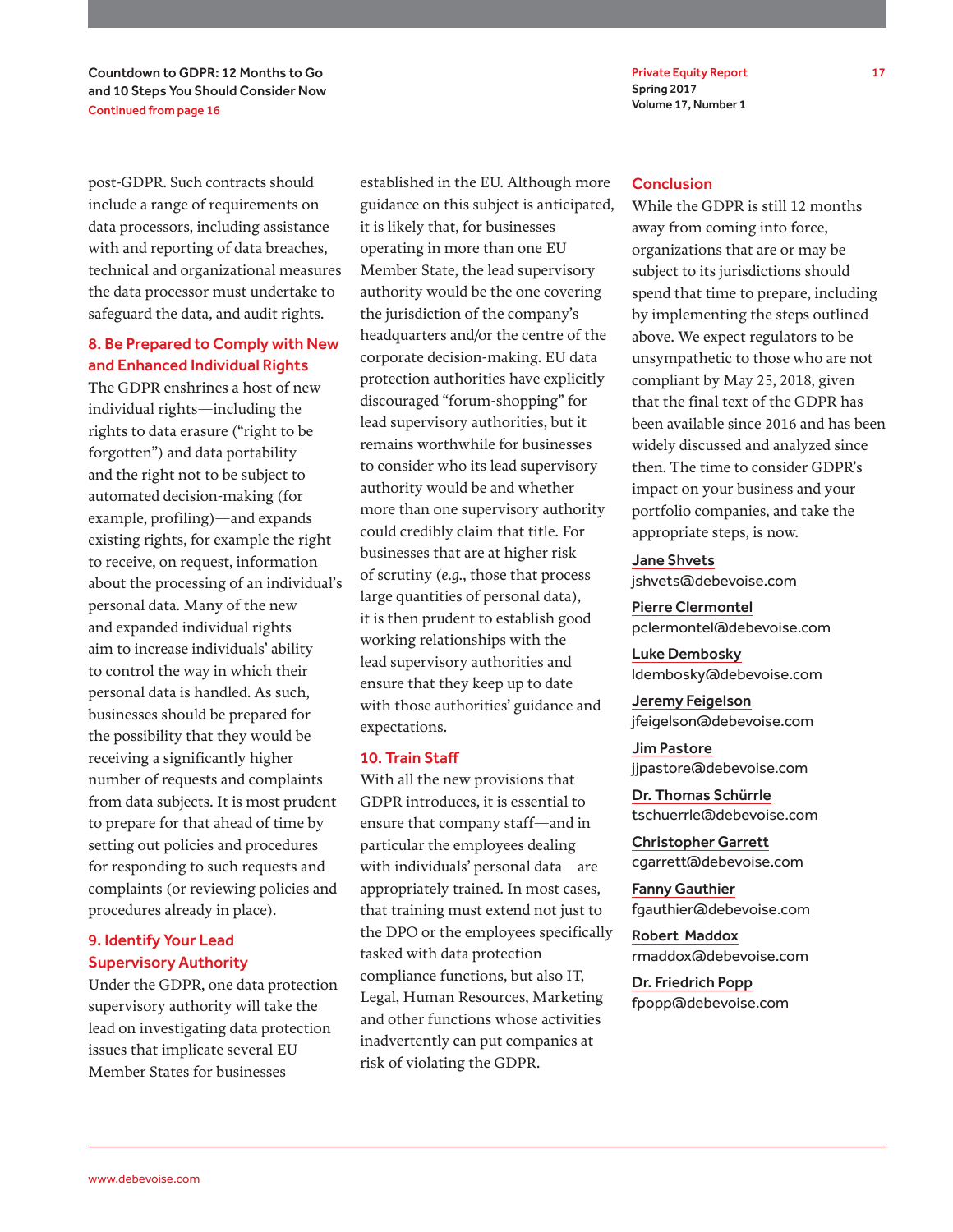

Spotlight on Europe The UK Private Fund Limited Partnership: A New Fund Vehicle

European private funds often choose to domicile in the United Kingdom, and successive UK governments have expressed a strong desire to maintain that leading position. As anticipated in a previous edition of the Private Equity Report,<sup>1</sup> recent and long-awaited reforms to UK limited partnership law,<sup>2</sup> which will have the effect of creating a new vehicle for private fund managers, have been designed with that objective in mind—and it is clear that the new regime will significantly enhance the flexibility and attractiveness of English and Scottish limited partnerships, the UK's principal fund vehicles. The final form of the changes is, in fact, even better than those previously suggested in a 2015 consultation.

### The Private Fund Limited Partnership ("PFLP")

English and Scottish limited partnerships (referred to herein as "UK limited partnerships") have been a popular choice for private fund managers since 1987, when the government and the tax authority jointly confirmed certain aspects of their tax, legal and regulatory treatment. But, since then, other European jurisdictions have sought to erode the UK's competitive advantage by reforming their own existing fund vehicle structures, or by introducing new ones.

That means there is now a range of partnership and partnership-like vehicles that can be used by European fund managers, and the choice of vehicle is usually an important question to be addressed up-front on any new fund raising. That question will inevitably be asked afresh in light of the UK's impending departure from the European Union and, for many managers who do not need an EU fund, an English or Scottish "Private Fund Limited Partnership" (as this new vehicle is called) will be the right choice.

For managers with existing UK limited partnerships, it will be possible to opt them into the new regime, and most fund managers will probably decide to take up that option. However, it is important to note that the new regime is entirely voluntary: managers can continue to create new limited partnerships, or operate existing ones, under the old rules if they wish.

### Key Features of the New Regime

Paradoxically, the most important feature of the new regime is that it is not very different from the old one: the fundamental features of the existing limited partnership vehicle—which is familiar to investors and their advisers, and sits upon a body of well-understood law—are preserved. In particular, the

Continued on page 19

"It is clear that the new regime will significantly enhance the flexibility and attractiveness of English and Scottish limited partnerships, the UK's principal fund vehicles."

<sup>1.</sup> *See* http://privateequityreport.debevoise.com/the-private-equity-report-fall-2015-vol-15-no-2/consultation-on-uk-limited-partnershiplaw-reform.

<sup>2.</sup> The final form of the Order which brings these changes into effect is available at: http://www.legislation.gov.uk/uksi/2017/514/contents/made.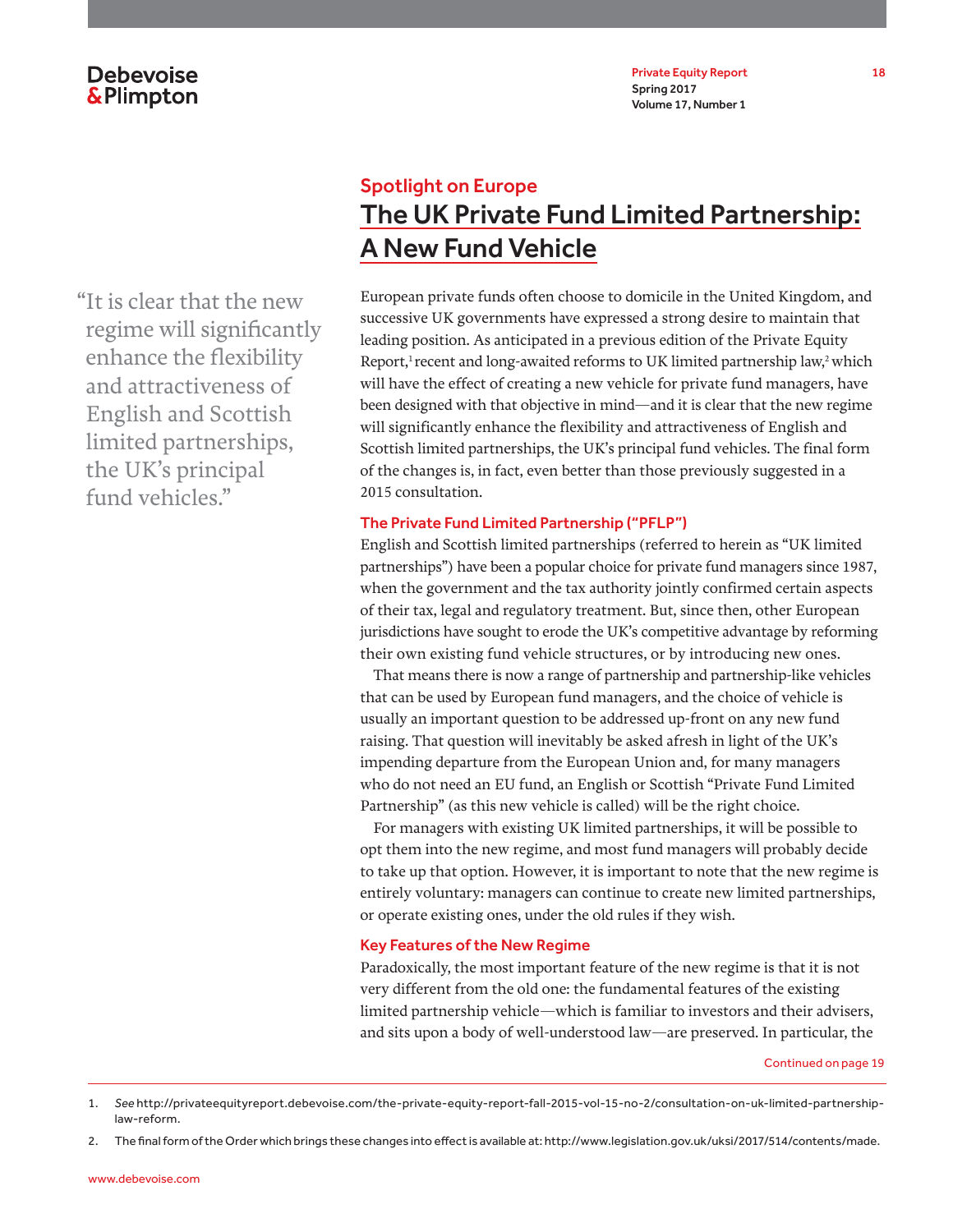The UK Private Fund Limited Partnership: A New Fund Vehicle Continued from page 18

changes have no impact on the tax status of the UK limited partnership, nor do they interfere with the contractual freedom that has been a hugely important reason for the limited partnership's dominance.

Instead, the changes make some small but important changes to the detailed rules, all of which are designed to make the regime more flexible, and therefore more able to accommodate the negotiated outcomes desired by the parties, or easier to administer.

that is the negotiated outcome (as it may be in a pledge fund or separately managed account), the legal barriers to using a UK limited partnership have gone.

Another very important change is the abolition of the requirement for a limited partner in a PFLP to make a capital contribution, and a provision enabling any previously contributed capital to be returned to investors before the end of the life of the partnership. That will simplify the accounting and closing process

"PFLPs will also be easier to administer, with some requirements to register or advertise information abolished."

For example, the UK has adopted an approach familiar in other popular fund vehicle jurisdictions and provided a non-exhaustive "white list" of activities that investors can safely engage in without risking their limited liability status. Furthermore, the UK white list is extensive and, for example, allows the investor to take part in a decision about the acquisition or disposal of a particular investment, or the exercise of the partnership's rights in relation to an investment. Of course, whether a limited partner has the right to be involved in such decisions will be a matter determined by the limited partnership agreement—and it will often not be consistent with the overall relationship among the fund sponsor and its investors—but if

and eradicates the risk that a small administrative error might jeopardize an investor's limited liability status.

PFLPs will also be easier to administer, with some requirements to register or advertise information abolished (on the basis that they offered no useful protections for third parties). There are also changes to make it easier for limited partners to arrange the winding up of a partnership, and certain default duties of partners are dis-applied (but could be re-applied by contract if desired).

#### Legal Personality: No Change (Yet)

Scottish partnerships have separate legal personality, whereas those established elsewhere in the UK do not. The government has previously said that it will explore whether to allow limited partnerships to elect

Private Equity Report 19 Spring 2017 Volume 17, Number 1

whether they would like to have legal personality wherever in the UK they are established, in order to give all partnerships that option. However, such a change would require primary legislation and is therefore not included in this round of reforms. The government is also looking at the rules relating to Scottish limited partnerships more generally because there have been concerns that these have been subject to abuse by criminals. Further change to the rules may therefore be expected in future.

### **Conclusion**

Alongside the British Private Equity and Venture Capital Association, members of the Debevoise & Plimpton Investment Management Group have worked hard over many years to secure these changes and they represent an important step forward for European fund structures. We expect the new regime to be widely adopted.

#### Sally Gibson

sgibson@debevoise.com

### Geoffrey Kittredge gkittredge@debevoise.com

#### Simon Witney

switney@debevoise.com